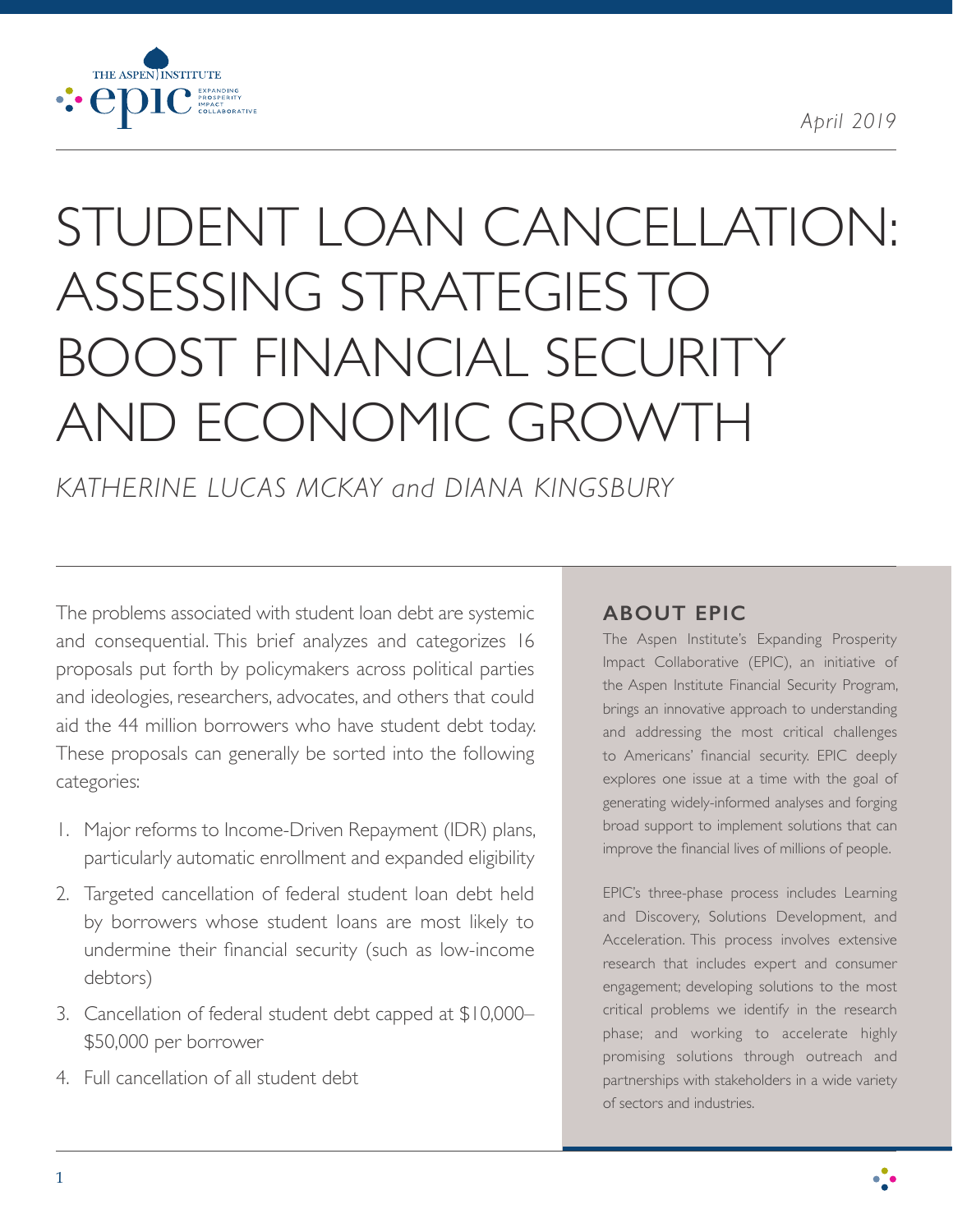# *INTRODUCTION*

Over the past two years the Aspen Institute Financial Security Program's Expanding Prosperity Impact Collaborative (EPIC) has researched the drivers of consumer debt, identified a series of challenges that systematically turn debt into a source of deeply consequential financial insecurity for millions of households, and developed a cross-sector framework for solving these problems. We published our findings in two reports: *Consumer Debt: A Primer*<sup>1</sup> and *Lifting the Weight: Solving the Consumer Debt Crisis for Families, Communities, and Future Generations*. 2

Student loans emerged from this process as one of the most urgent consumer debt challenges to address. The burden of student loan debt is systemically undermining millions of households' financial security, with serious consequences for these borrowers and the nation.

It is important to acknowledge that student loans are not wholly bad for borrowers or the economy. Because of student loans, particularly those issued or backed by the federal government, more individuals have access to higher education today than in decades past. In 2017, 67% of those who graduated high school in the spring were enrolled in college at the end of the year (though more than 40% of those enrollees are not likely to complete a degree within six years). $^3$  The surge in attainment of at least some postsecondary education has created a more productive workforce and supported economic growth. For those who complete degrees, college education dramatically boosts their lifetime incomes.<sup>4</sup> Borrowing to attend college is a rational financial choice for most individuals who must either borrow or simply not attend college.

That said, millions of borrowers are not able to complete degrees and do not benefit from higher earnings.<sup>5</sup> And millions of degree recipients struggle to repay their student loans.<sup>6</sup> Even for those who have graduated and are current on student loan payments, the opportunity costs of repaying over 10–25 years are substantial, as the payments crowd out private savings and investment.<sup>7</sup> Moreover, an individual's

experience in repayment depends on their race $^8$  and gender $^3$ (due to differences in labor market outcomes<sup>10</sup> and family wealth<sup>11</sup>) as well as the type of degree they received and type of institution they attended.<sup>12</sup>

The problems associated with student loan debt are systemic and consequential—but also solvable. EPIC's Consumer Debt Solutions Framework (*Lifting the Weight*) identified a number of solutions that leaders across sectors can implement to reduce the burden of record student loan debt on families and the economy. Some solutions focus on the nature of higher education financing itself, considering options to expand state funding, lower costs, and prevent current levels of borrowing in the future. This brief, on the other hand, focuses on debt relief proposals that would aid the 44 million borrowers who have student debt today. Both sides of the issue must be addressed, ideally in concert, to solve the problem for today's debtors, tomorrow's college students, and the communities and economies that rely on them.

One sign of the urgency of the problem is the ideological and political diversity of stakeholders working on solutions. During the 115th Congress (2017–2018), for example, Democrats and Republicans, across the ideological spectra of their parties, introduced more than two-dozen bills to reform student loan repayment programs.<sup>13</sup> Presidents Obama<sup>14</sup> and Trump<sup>15</sup> included reforms in their budgets, and policymakers in  $\text{red}^{16}$  and blue<sup>17</sup> states alike have implemented smallerscale student loan relief policies.

> *The burden of student loan debt is systemically undermining millions of households' financial security, with serious consequences for these borrowers and the nation.*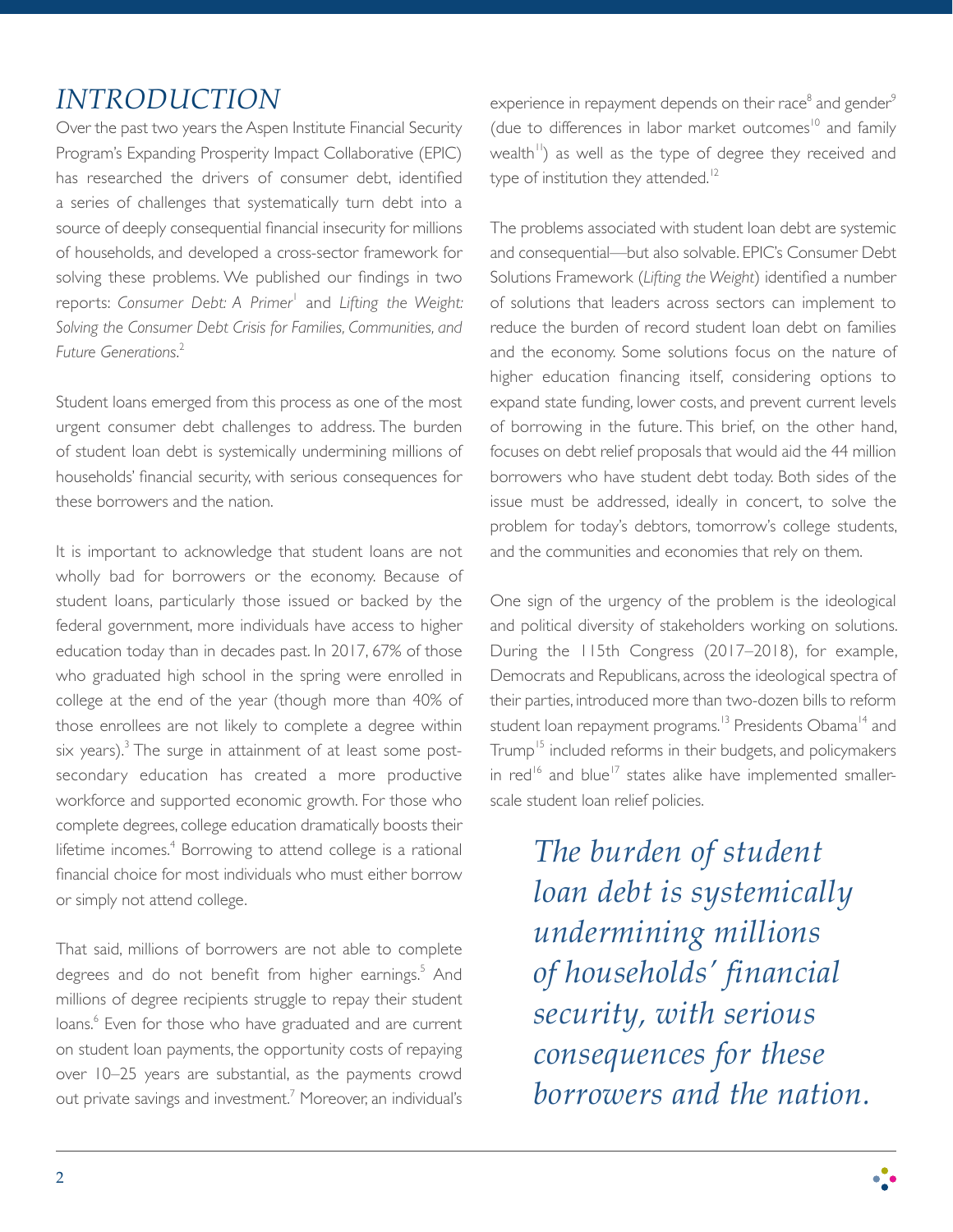**This brief focuses on public policy opportunities to aid those who are currently struggling with student loan debt through penalty-free elimination of some portion of borrowers' existing federal student loans.** Proposals to cancel large portions of these debts vary widely, from narrowly targeted reforms of federal repayment plans to total cancellation of all \$1.5 trillion of outstanding federal student loan debt and \$119 billion of private student loan debt. This brief provides objective analysis of 16 proposals, categorizing each as fitting within one of four broad forgiveness and cancellation strategies, and measuring them against a set of financial security goals EPIC first outlined in *Lifting the Weight*. Each of the four strategies we consider—reformed income-driven repayment, loan cancellation targeted to specific eligible populations, loan cancellation available to all borrowers with a cap on amount, and full cancellation of all student loans—can contribute to reaching these goals to varying degrees. EPIC's aim is to increase the ability of leaders, particularly policymakers, to understand the costs,

benefits, and potential impacts of each of these student debt relief strategies, and to enable them to develop proposals that effectively achieve their specific policy objectives.

Federal policy reforms to forgive or cancel outstanding student loan debt have become a hot topic of debate among advocates, researchers, and policymakers, but represent only one of many approaches under consideration. Others that are similarly intended to reduce the monthly and lifetime costs of student loans include large-scale refinancing by the federal government, institutional risk-sharing, income share agreements, and employer-sponsored student loan repayment benefits. While these are all valid and interesting proposals, this brief focuses on proposals for forgiveness and cancellation because these have garnered significant public attention, $18$  including from 2020 presidential candidates, $19$ but have not previously been the subject of an independent analysis such as this.





*Sources: Federal Student Loan Portfolio Summary; Measure One private student loan report*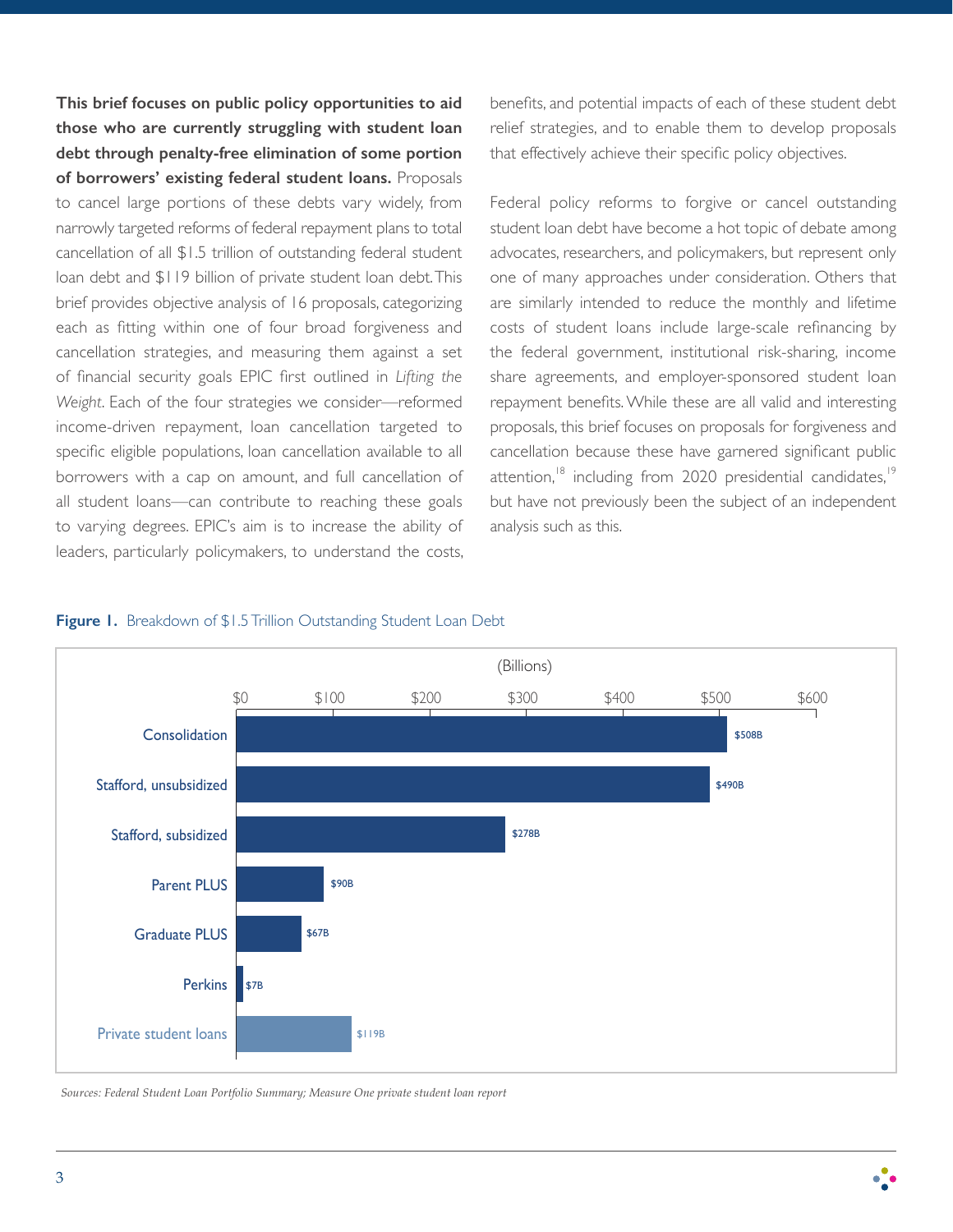# *THE COSTS OF STUDENT LOAN DEBT ARE LARGE AND INEQUITABLE*

While borrowing to attend college is often an economically sound decision, the high cost of higher education frequently makes it a necessity, not a choice. The rapid rise of student loan debt has coincided with powerful trends such as income stagnation,<sup>20</sup> rapidly rising costs of housing<sup>21</sup> and healthcare,<sup>22</sup> and structural changes in education markets.<sup>23</sup> These forces shape how students incur debt and the consequences that debt has for their financial security. As a result, federal student loan debt has reached record levels:  $44$  million borrowers<sup> $24$ </sup> owe  $$1.5$  trillion,<sup>25</sup> with a median balance of  $$19,000$ .<sup>26</sup> It is notable that between 2000 and 2016, aggregate student debt more than tripled $^{27}$  while the number of borrowers has only risen by about 28%.<sup>28</sup> While borrowing to attend college does pay off for many in terms of increased lifetime income, the loans come with heavy costs: even among those who are current on their payments, student loan debt contributes to higher stress,<sup>29</sup> poorer health,<sup>30</sup> lower savings,<sup>31</sup> higher likelihood of carrying other forms of debt, $32$  and reduced ability to become homeowners<sup>33</sup> or start businesses.<sup>34</sup>

#### Table I. Average Cumulative Debt by Degree Type and Institution

As shown in Table 1, the average level of debt students incur varies widely depending on the level of degree they receive and the type of institution they attend. It may be rational for many students to borrow \$25,500 to attain a Bachelor degree from a public university, as this is well below the median starting salary of a new graduate; $35$  it may not make sense to borrow \$39,950 to attain a Bachelor degree from a for-profit school, particularly given the poor outcomes of many of these schools.<sup>36</sup>

Unfortunately, there is not consistent data on typical amounts of student loans broken out by degree and type of institution. To create Table 1, we relied on three data sets from two institutions, with data spanning 2015-2017 and one of the figures is only available as a median rather than an average. The most recent statistics we could identify on the average cumulative loan balance of non-completers, the group most at risk of defaulting on student loans, were from 2009. At that time it was  $$8,225^{37}$  and has surely risen since. More comprehensive research and public data are needed to fully understand the extent of the problem, particularly for attainment levels below four-year degrees.

| <b>Degree</b>                      | Associate <sup>35</sup>                                        | Bachelor <sup>36</sup>                                                  | Master $37$                                         | Doctor,<br>research <sup>38</sup> | Doctor,<br>professional <sup>39</sup> |
|------------------------------------|----------------------------------------------------------------|-------------------------------------------------------------------------|-----------------------------------------------------|-----------------------------------|---------------------------------------|
| <b>Public 4-Year</b>               | N/A                                                            | \$25,550                                                                | \$54,500                                            | \$92,200                          | \$142,600                             |
| <b>Private Nonprofit</b><br>4-Year | N/A                                                            | \$32,300                                                                | \$71,900                                            | \$94,100                          | \$221,800                             |
| <b>For Profit</b>                  | N/A                                                            | \$39,950                                                                | \$90,300                                            | \$160,100                         | \$190,200                             |
| All 2-Year                         | $$13,800*$                                                     | N/A                                                                     | N/A                                                 | N/A                               | N/A                                   |
| <b>Year and Source</b><br>Of Data  | 2015, National<br>Center for<br>Education<br><b>Statistics</b> | 2016-2017, The<br>Institute for<br><b>College Access</b><br>and Success | 2015-2016, National Center for Education Statistics |                                   |                                       |

*\* this is the median debt, as the cumulative average is not available with this data set*

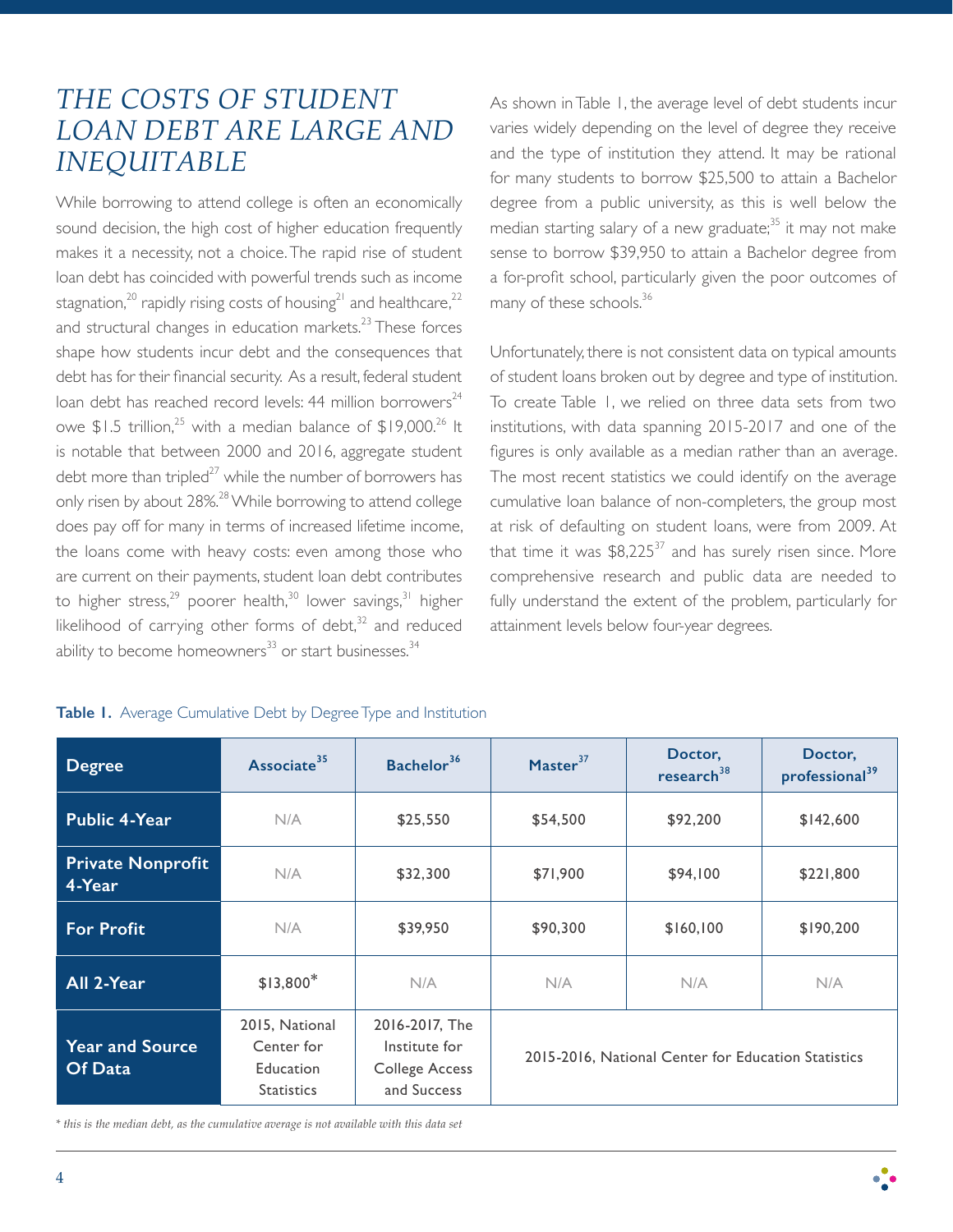Furthermore, unlike mortgages, credit cards, and auto loans, whose default rates have all returned to pre-Recession levels, 11.5% of student loans are in default (compared to 7.4% in the first quarter of  $2008$ ).<sup>38</sup> Defaults are not primarily driven by the small proportion of students who could be described as "overborrowing," such as the 5% of borrowers with sixfigure debt. $39$  In fact, almost half of those who default did not complete a degree.<sup>40</sup> As Table 2 indicates, those most likely to default have lower-than-average balances; borrowers with loans of \$10,000 or less make up more than half of all defaults. The default rate is likely to remain high for the near future: a recent Brookings Institution study suggests that as many as 40% of current borrowers could default on their federal loans by  $2023.<sup>41</sup>$ 

Defaulting on student loans significantly harms debtors' financial well-being by damaging their credit; exposing them to debt collection actions, wage garnishment, Social Security garnishment, and loss of tax refunds;  $42$ putting them at risk of losing their occupational license;<sup>43</sup> and, for many who borrowed from the federal government, precluding their access to income-driven repayment (IDR) plans and loan forgiveness.<sup>44</sup>

**Table 2.** Share of Defaulters and Three-Year Federal Student Loan Default Rate Among Borrowers Entering Repayment in 2010–11, by Loan Balance

| <b>Outstanding Loan</b><br><b>Balance</b> | Share of<br><b>Defaulters</b> | <b>Default</b><br>Rate |
|-------------------------------------------|-------------------------------|------------------------|
| Less than \$5,000                         | 35%                           | 24%                    |
| \$5,001 to \$10,000                       | 31%                           | 19%                    |
| \$10,001 to \$20,000                      | 18%                           | 12%                    |
| \$20,001 to \$40,000                      | 11%                           | 8%                     |
| More than \$40,000                        | 4%                            | 7%                     |

*SOURCE: US Council of Economic Advisers (2016),* Investing in Higher Education: Benefits, Challenges, and the State of Student Debt*, Figure 27.* *Student loan debt has significantly expanded the racial wealth gap, harming both black and Latinx households.*

Borrowing to attend college should enhance borrowers' financial security, but many find themselves mired in debt they cannot pay down without short-term hardship or long-term negative consequences on both sides of their household balance sheet. These risks are not distributed evenly or fairly; those most likely to experience poor outcomes include:

- Historically disadvantaged racial groups (specifically black, Hispanic/Latino, Native American or Alaska Native, and multiracial borrowers, all of whom experience higherthan-average student loan default rates) $45$
- Borrowers whose incomes are near poverty for multiple years after leaving school<sup>46</sup>
- Borrowers who enrolled but did not complete a degree or certification<sup>47</sup>
- Borrowers who attended for-profit schools<sup>48</sup>
- Other groups of borrowers, including veterans,<sup>49</sup> disabled people,<sup>50</sup> women,<sup>51</sup> and borrowers aged  $55+$ with relatively low incomes $52$

The explosion of student loan debt over the past two decades has had a profoundly negative impact on the racial wealth gap,<sup>53</sup> undermining the promise of higher education as the pathway to middle class security for black and  $Latinx<sup>54</sup>$ households. One study found that student loans account for 13%–23% of the black-white wealth gap among young adults.55 The magnitude of racial disparities is largest for black borrowers, but Latinx borrowers also face challenges. A recent study found that while having higher education generally acts as a buffer against loss of wealth during difficult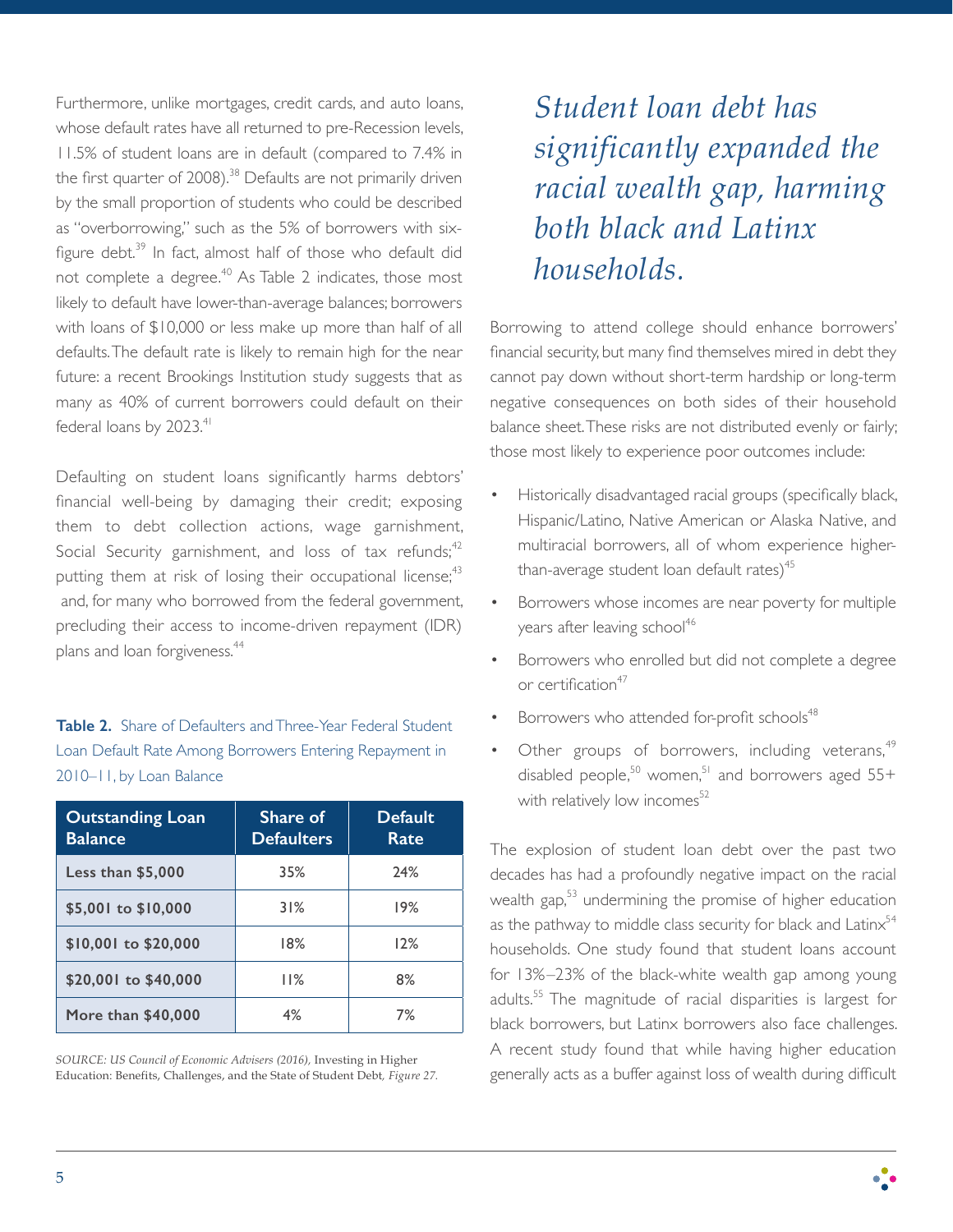economic times, this is untrue for both black and Latinx borrowers.<sup>56</sup> Given the demographic shifts in the United States (US) population, the impact of student loan debt on the racial wealth gap is likely to become a more urgent problem in the future. The wealth gap already represents a financial manifestation of centuries of racial inequity in American society, but policy reforms can contribute to reversing the damage wrought by student loans.

Finally, these costs to individual households and demographic groups add up to enormous aggregate costs to society and the economy. In 2014, Deputy Secretary of the US Treasury Department Sarah Bloom Raskin stated that while neither she nor other economic policymakers anticipated student loans triggering a financial crisis or recession, the costs of reduced homeownership and business formation, as well as the cost of rising defaults, were significant and could be a drag on growth.<sup>57</sup> Also in 2014, the Federal Reserve Bank of Philadelphia found that an increase of one standard deviation in aggregate student loan debt reduced the number of new microbusinesses (firms with 0-4 employees, the most common type of small business in the US) by 14% between 2000 and 2010; $58$  since then, outstanding student loan debt has nearly doubled.<sup>59</sup> More recently (2017), the Federal Reserve Board of Governors published an analysis finding that, for millennials who attended four-year public institutions, a \$1,000 increase in a student loan debt reduced the homeownership rate by about  $1.5$  percentage points.<sup>60</sup>

In 2018, Federal Reserve Chair Jerome Powell was asked in a hearing before Congress whether student loan debt was holding back economic growth. He stated that "it will over time," though its impact was not yet apparent in the Fed's data. Emphasizing the life-long impact of student loans on individual borrowers, he continued, "as this goes on and as student loans continue to grow and become larger and larger, then it absolutely could hold back growth."<sup>61</sup> A comprehensive analysis from the Levy Economics Institute at Bard College found, using independent macroeconomic models from Moody's and Yale University, $62$  that cancelling all

# **Delinquency, Default, and Collections for Federal Student Loans**

Delinquency occurs as soon as a borrower misses a payment. Servicers of federal student loans will not report missed payments to credit bureaus until they are 90 days late.

**Source:** https://studentaid.ed.gov/sa/repay-loans/default

Default generally occurs when payments for federal loans are 270 days past due. Once a loan is in default, the borrower is immediately liable for the full principal and interest balance and loses eligibility for forbearance, deferment, and most repayment plans. Borrowers may contact their servicer to work out an alternative repayment plan; if they are able to rehabilitate their loan and make payments on time going forward, borrowers may regain eligibility for those benefits. However, for borrowers who are not able to enter an alternative repayment arrangement or fail to rehabilitate, the Department of Education refers the loan to collections.

**Source:** https://studentaid.ed.gov/sa/repay-loans/default/

Collections actions make borrowers liable for additional charges levied by the collections agencies assigned to borrowers' loans. These agencies follow industry-standard practices to the extent permitted under federal law and their contracts with the Department of Education. Collections actions commonly include garnishing wages and intercepting federal payments, including from the Internal Revenue Service, Social Security, and Social Security Disability.

**Source:** https://studentaid.ed.gov/sa/repay-loans/default/collections

outstanding student loan debt would unleash between \$800 billion and \$1 trillion in additional economic growth over the next  $10$  years. $63$ 

It is unclear whether these costs could outweigh the very real benefits of a more educated and productive workforce in the long term, but the trends are alarming and the risks are too significant and consequential to ignore. Policymakers have a critical role to play in mitigating the macroeconomic and household financial security risks of student loan debt.<sup>64</sup>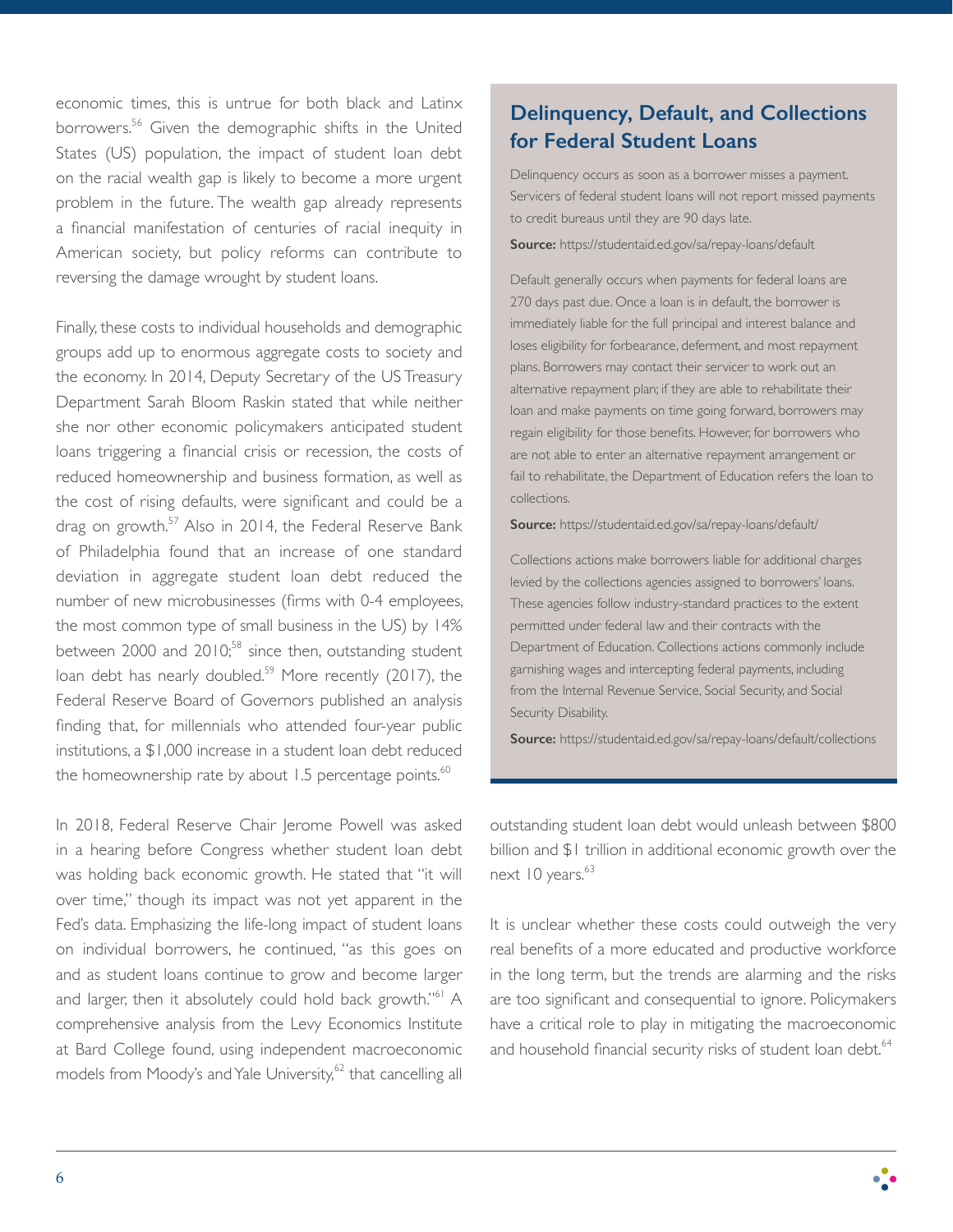# *GOALS FOR STUDENT LOAN DEBT RELIEF*

Solving the student loan debt crisis requires focusing on the financial well-being of borrowers and deploying strategies that boost their short- and long-term financial security.<sup>65</sup> **The Consumer Debt Solutions Framework articulates two goals that solutions should achieve:**

- **Post-secondary education is more affordable for students and more equitable in cost and benefit for people of color**
- **Reduced financial burden and increased well-being for people with unaffordable student loan debt**

This brief focuses on policy strategies to achieve these goals by increasing the affordability of loans already taken out. It explores strategies that reduce the lifetime cost to borrowers and mitigate repayment problems that disproportionately affect borrowers of color. Strategies that directly reduce the amount students borrow up-front, such as debt-free tuition proposals or other large-scale changes to higher education financing, are also critical to ensure current and

future students don't face the same burdens that current borrowers are contending with, but these are outside the scope of this brief.

This brief considers four strategies through the lens of these goals. EPIC identified these strategies by analyzing and categorizing 16 proposals put forth by policymakers across political parties and ideologies, researchers, advocates, and others. While each has unique characteristics, the proposals can generally be sorted into the following categories:

- 1. **Major reforms to Income-Driven Repayment (IDR) plans, particularly automatic enrollment and expanded eligibility**
- 2. **Targeted cancellation of federal student loan debt held by borrowers whose student loans are most likely to undermine their financial security (such as low-income debtors)**
- 3. **Cancellation of federal student debt capped at \$10,000–\$50,000 per borrower**
- 4. **Full cancellation of all federal student debt**

| <b>Strategy</b>                                                         | <b>Proportion</b><br>of borrowers<br>helped | Level of relief<br>for general<br>borrower<br>population | Level of relief<br>for financially<br>vulnerable<br><b>borrowers</b> | <b>Contribution</b><br>to greater<br>racial equity in<br>post-secondary<br>education cost<br>and benefit | Approximate<br>cost to federal<br>government |
|-------------------------------------------------------------------------|---------------------------------------------|----------------------------------------------------------|----------------------------------------------------------------------|----------------------------------------------------------------------------------------------------------|----------------------------------------------|
| <b>Reformed</b><br><b>Automatic IDR</b>                                 | Majority of<br>borrowers                    | <b>High</b>                                              | Medium                                                               | Medium                                                                                                   | Uncertain                                    |
| <b>Targeted</b><br>Cancellation                                         | Varies; likely less<br>than $50\%$          | Low                                                      | <b>High</b>                                                          | High                                                                                                     | Varies; Less than<br>the \$1.5 Trillion      |
| Cancellation<br>Capped at<br>$$10,000 - $50,000$<br><b>Per Borrower</b> | $95\% - 100\%$                              | <b>High</b>                                              | High                                                                 | Varies based on<br>the cap                                                                               | \$400 Billion-<br>\$640 Billion              |
| <b>Full Cancellation</b>                                                | 100%                                        | High                                                     | High                                                                 | Uncertain                                                                                                | \$1.5 Trillion                               |

**Table 3.** Assessing the financial security impacts of student loan forgiveness and cancellation strategies

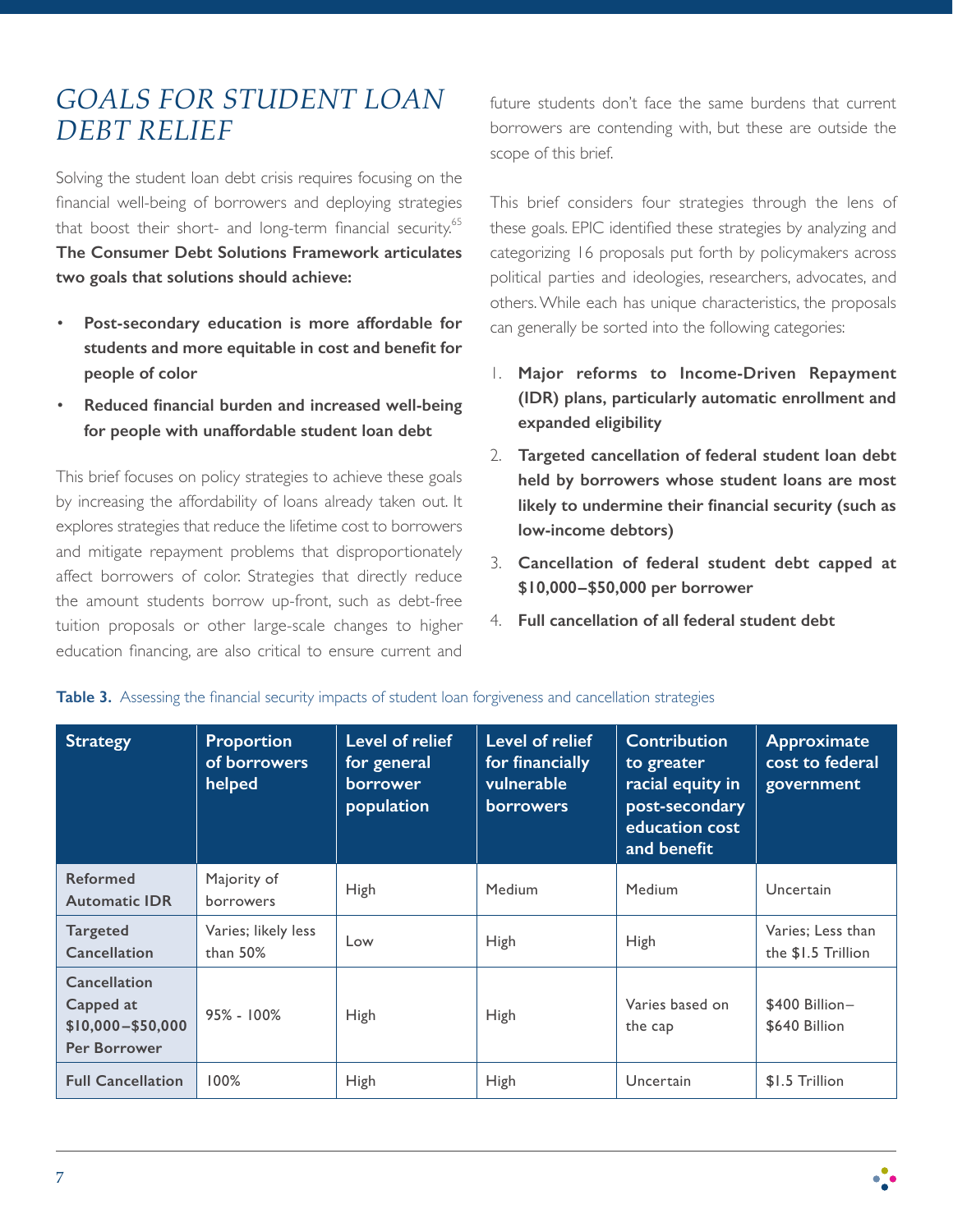Table 3 summarizes how each strategy could reach EPIC's goals and, where possible, provides a cost estimate. The next section of this brief considers specific proposals representative of each strategy.

# Strategies to Increase Financial Security through Federal Student Loan Debt Relief

This section includes a description of each strategy; summaries of the characteristics of 16 proposals; and EPIC's analysis of each strategy's ability to increase household financial security.

# I. REFORMED AUTOMATIC INCOME-DRIVEN REPAYMENT

The federal government currently operates numerous student loan repayment programs. The Standard plan, which is the default option, amortizes the borrower's debt with fixed payments over a 10-year term. There is also a fixedpayment plan with a 25-year term, a graduated plan in which borrowers' monthly payments increase over time, and five plans that base monthly payments on borrowers' income.<sup>66</sup> Income-driven repayment (IDR) is frequently the best option for borrowers, as it provides more affordable payments in the short-term and forgives the remaining balance after 20 or 25 years.<sup>67</sup> We include an analysis of IDR reform proposals in this brief because they have large implications on the amount of current loan balances that could ultimately be forgiven or cancelled.

Most borrowers who enroll in IDR currently are placed in the REPAYE plan, which sets payments at 10% of the borrower's adjusted gross income (AGI) for a period of 20 years (undergraduate loans) or 25 years (graduate loans); remaining balances are taxed as income upon program completion (except for participants in the Public Service Loan Forgiveness (PSLF) program, who are exempt from these taxes).<sup>68</sup> Participants in any IDR plan must file an annual application to re-certify with the Department of Education and update their payment amounts based on their earnings.

Despite the clear benefits of IDR, only 24% (5.3 million) of federal borrowers currently in repayment are enrolled,<sup>69</sup> which is approximately half of those estimated to be eligible.<sup>70</sup> One reason for low participation is participation restrictions. For example, the 3.6 million borrowers holding nearly \$90 billion in Parent PLUS loans are only eligible for the Income-Contingent Repayment option, which requires payments twice as large as other current IDR plans.<sup>71</sup> Moreover, borrowers in default lose eligibility for IDR and can only regain eligibility under limited conditions.<sup>72</sup>

Among those who are eligible for IDR, the most important factor influencing low enrollment is that borrowers must opt in to IDR.<sup>73</sup> But the barriers to participation do not end at enrollment; each year, borrowers in IDR must complete forms to recertify their participation and opt in to allow the Internal Revenue Service (IRS) to share individual and household income data with the Department of Education. Many participants exit IDR because they fail to recertify; $74$ as of 2014, more than half (57%) of borrowers required to recertify did not submit paperwork by the deadline; only one third of those were able to successfully recertify within six months.<sup>75</sup>

Despite these challenges, IDR is critical to the financial security of participants. The program primarily helps those with low and moderate incomes.<sup>76</sup> Simply participating in an IDR plan is associated with higher likelihood of making payments and lower likelihood of being in deferment, forbearance, or default, $^{77}$  though this may in part be a function of the financial characteristics of those who self-select into the program. Given these benefits, reforming and expanding access to IDR could do much to relieve the burden of student loan debt on financial security.

#### **Proposals to Reform IDR**

Numerous policymakers, advocates, and researchers have proposed streamlining and simplifying IDR into a smaller

 $\ddot{\bullet}$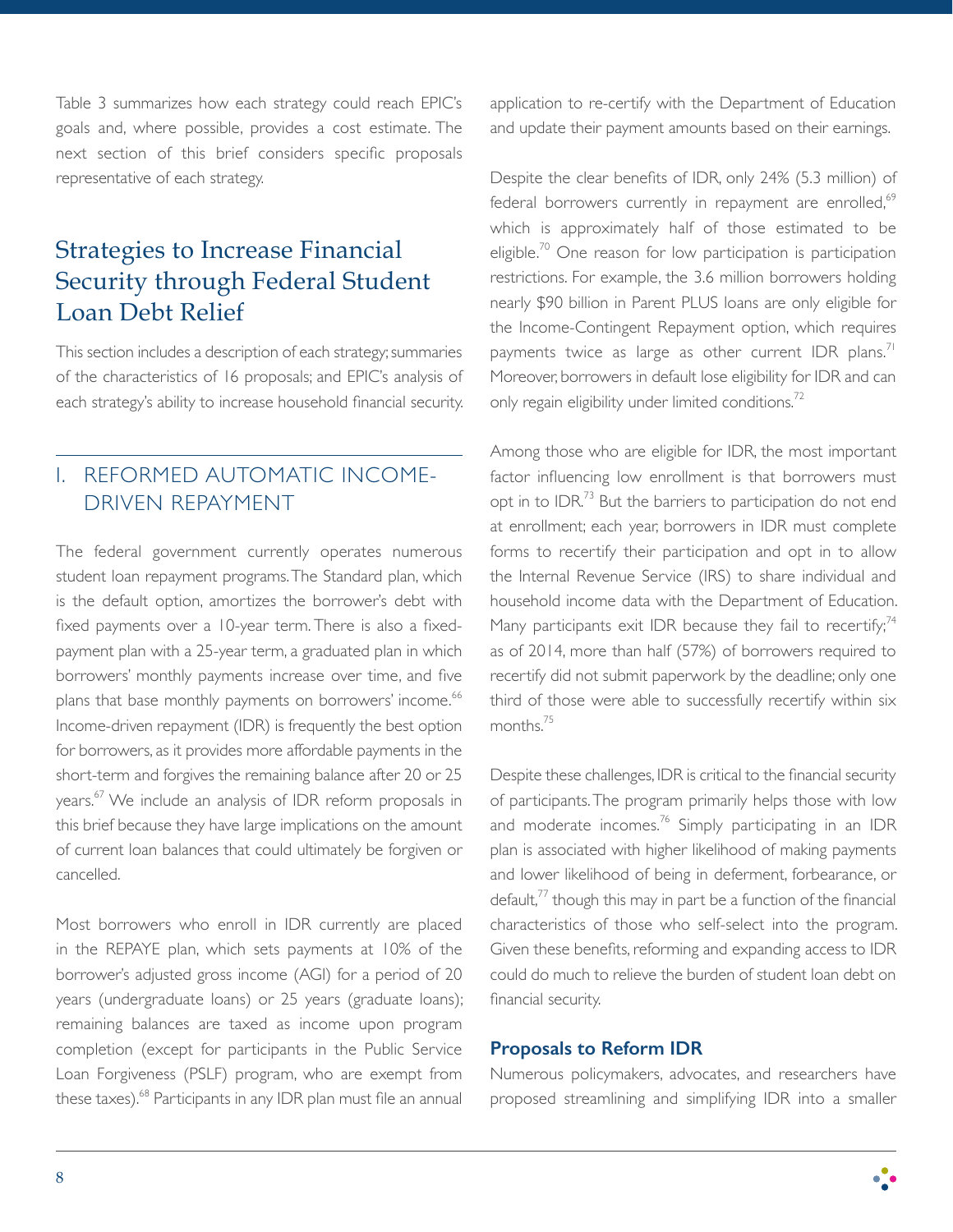number of plans and either making IDR the default choice for borrowers entering repayment or automatically enrolling all borrowers in IDR. Recent experimental research indicates that simply changing the default choice from Standard to IDR could nearly double the proportion of students who participate.<sup>78</sup>

Below is a summary of six proposals from leading experts (including two of the several dozen legislative proposals on IDR introduced in the US House of Representatives or Senate during the 115th Congress, 2017–2018). It is not intended to be a comprehensive list, rather one that represents the range of recent proposals and identifies areas of consensus on specific reforms.

# **The "Streamlining Income-driven, Manageable**

**Payments on Loans for Education Act" ("SIMPLE" Act)** Introduced in the House of Representatives by Rep. Suzanne Bonamici (D-OR) and in the Senate by Sen. Ron Wyden (D-OR) in 2017,<sup>79</sup> the bill proposed narrowing existing repayment plans to one income-based repayment plan and one fixed repayment plan, instituting automatic recertification

#### **Table 4.** Federal Direct Loan Repayment Programs

| <b>Type</b>                                                                                              | <b>Plan Name</b>                  | <b>Eligibility</b>                                                         | <b>Monthly</b><br>payment                    | <b>Repayment term</b><br>(in years) |
|----------------------------------------------------------------------------------------------------------|-----------------------------------|----------------------------------------------------------------------------|----------------------------------------------|-------------------------------------|
| Non-Income-Driven<br><b>Repayment Plans</b><br>Loan fully repaid at end<br>of term                       | <b>Standard Plan</b>              | All Direct Loan<br><b>Borrowers</b>                                        | <b>Remains Fixed</b>                         | 10                                  |
|                                                                                                          | <b>Graduated Plan</b>             | All Direct Loan<br><b>Borrowers</b>                                        | Increases Over<br>Time                       | 10                                  |
|                                                                                                          | <b>Extended Plan</b>              | Borrowers with<br>\$30,000 or more in<br><b>Student Loans</b>              | Fixed Or Increases<br>Over Time              | up to 25                            |
|                                                                                                          | <b>Income-Contingent</b>          | All Direct Loan<br><b>Borrowers</b>                                        | 20% Of Borrower's<br>Discretionary<br>Income | 25                                  |
|                                                                                                          | <b>Income-Based</b>               | Income-Eligible<br>Borrowers (Loans<br>Issued Before July I,<br>2014)      | 15% Of Borrower's<br>Discretionary<br>Income | 25                                  |
| <b>Income-Driven</b><br><b>Repayment plans</b><br>Forgiveness of any remaining<br>balance at end of term | <b>New Income-Based</b>           | Income-Eligible<br>Borrowers (Loans<br>Issued July 1, 2014<br>or Later)    | 10% Of Borrower's<br>Discretionary<br>Income | 20                                  |
|                                                                                                          | Pay As You Earn                   | Income-Eligible<br>Borrowers (Loans<br>Issued October I,<br>2011 or Later) | 10% Of Borrower's<br>Discretionary<br>Income | 20                                  |
|                                                                                                          | <b>Revised Pay As</b><br>You Earn | All Direct Loan<br><b>Borrowers</b>                                        | 10% Of Borrower's<br>Discretionary<br>Income | 20 or 25                            |

*SOURCE: US Government Accountability Office (2016),* Federal Student Loans: Education Needs to Improve Its Income-Driven Repayment Plan Budget Estimates, *Figure 1.*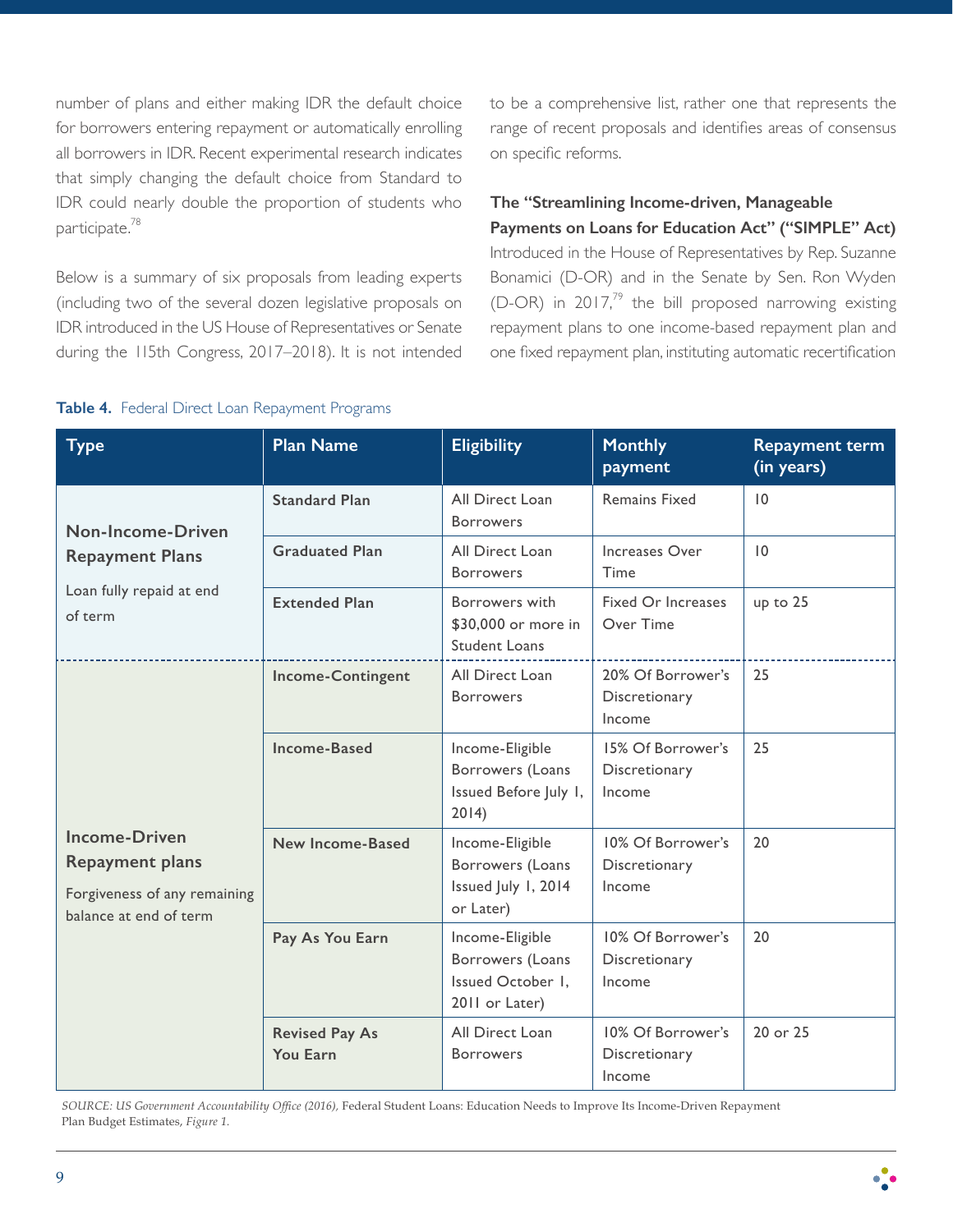for IDR participants, and automatically enrolling severely delinquent borrowers and those who rehabilitate their loans into IDR.

#### **Cost estimate:** Not provided

#### **The Affordable Loans for Any Student Act**

Introduced by Sen. Jeff Merkley (D-OR) in  $2018$ ,  $80$  the bill proposed narrowing existing repayment plans to one income-based repayment plan and one fixed repayment plan, instituting automatic recertification for IDR participants, and automatically enrolling severely delinquent borrowers and those who rehabilitate their loans into IDR. It also would have limited federal debt collection amounts obtained through wage garnishment or tax offset to no more than the amount the borrower would pay under IDR.

One additional provision of the bill would have significantly reduced all borrowers' costs, not just those in IDR: ending interest capitalization and origination fees on federal student loans. Capitalization is the process through which fees and incidental costs of a loan are not paid up front but are instead added to the principal balance of the loan; the borrower thus pays interest on those fees throughout the life of the loan. Under current law, both loan origination fees<sup>81</sup> and interest are periodically capitalized (with the exception of the 20% of loans that have temporary interest subsidies for undergraduates). $82$  Student loans continue to accrue interest on the full principal balance while a borrower is not making payments because they are attending school, or their loans are in deferment or forbearance. For some IDR participants, monthly payments are less than the interest.<sup>83</sup> This is the primary reason that many see their loan balances grow even as they make payments. $84$  For black borrowers, this problem is severe: 48% of black borrowers with a Bachelor degree see their loan balances grow within four years of graduation.<sup>85</sup>

**Cost estimate:** Not provided

#### **The Parent PLUS Loan Improvement Act**

Introduced by Rep. Marcia Fudge ( $D$ - $OH$ ) in 2018, $86$  the legislation proposed reforms to Parent PLUS loans, which are the final option within the federal loan market for families who cannot afford the cost of attendance after receiving grants and loans in the student's name. Low-income parents and black parents of undergraduate students are the most likely to take out Parent PLUS loans.<sup>87</sup> Currently, PLUS loans have above-average interest rates and origination fees and the only income-based repayment option available is Income-Contingent Repayment (ICR), which requires 20% of income payments for 25 years, and depends on the borrower consolidating their loans.<sup>88</sup> The bill would have made Parent PLUS loans (and consolidation loans that are used to pay off Parent PLUS loans) eligible for most IDR programs, reduced the interest rate on new Parent PLUS loans, and eliminated the origination fee. It would also have instituted mandatory loan counseling prior to disbursement.

#### **Cost estimate:** Not provided

# **The Promoting Real Opportunity, Success, and Prosperity through Education Reform Act (PROSPER Act)**

Introduced by Rep. Virginia Foxx (R-NC) in  $2017$ ,<sup>89</sup> the bill proposed narrowing existing repayment plans to one income-based repayment plan and one fixed repayment plan, eliminating PSLF, allowing the Secretary of Education to include severely delinquent borrowers and those who rehabilitate their loans in IDR, adjusting the length of repayment terms based on the loan balance, among other provisions unrelated to student loan repayment.

**Cost estimate:** According to the Congressional Budget Office, the PROSPER Act would cost \$600 million in its first year but would reduce direct spending by \$14.6 billion over ten years.<sup>90</sup>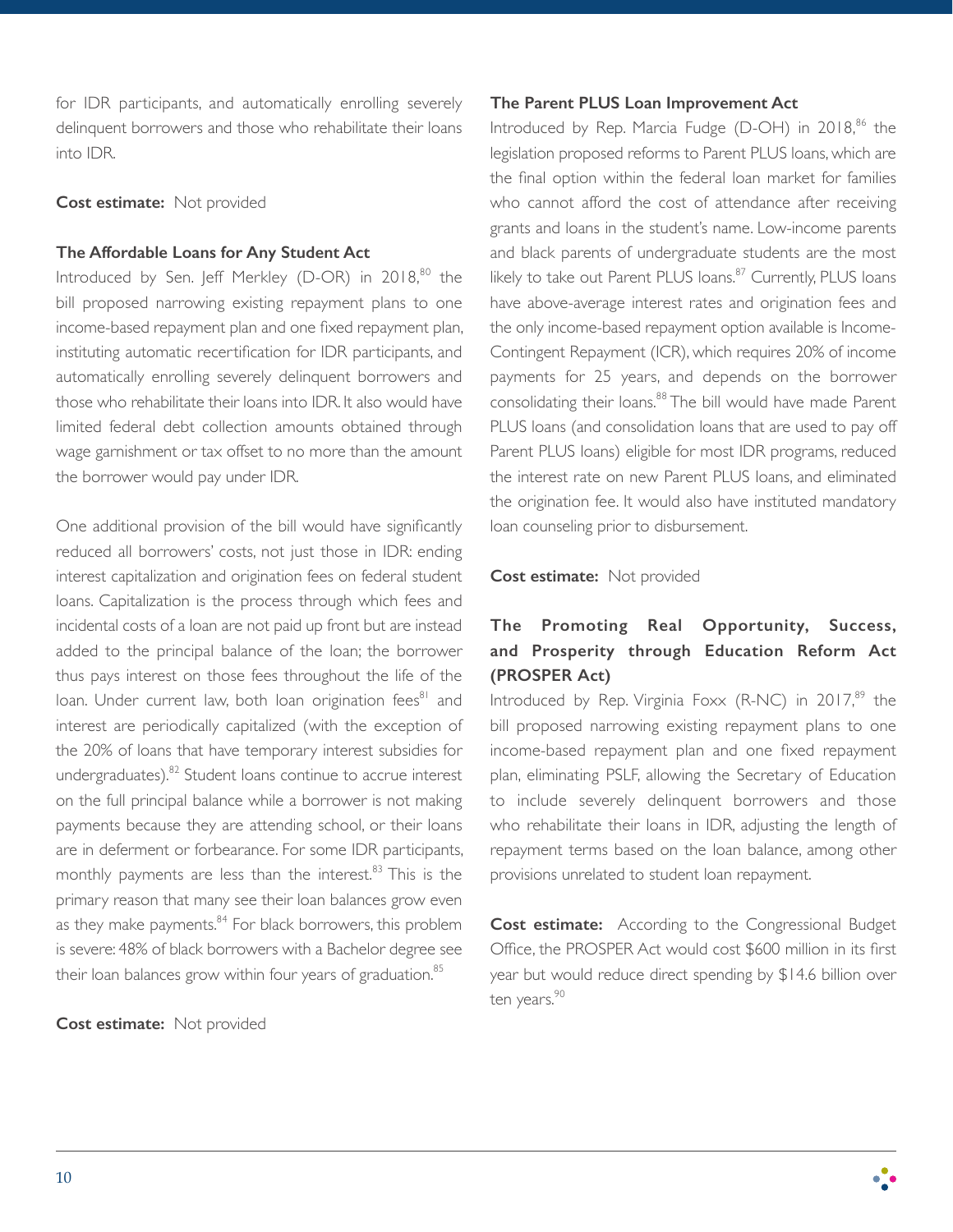### **Senator Lamar Alexander's proposal to "Make College Worth It"**

Sen. Alexander (R-TN), chair of the Senate Committee on Health, Education, Labor and Pensions (HELP), outlined his committee's legislative priorities for student loan reforms in a 2019 speech to the American Enterprise Institute.<sup>91</sup> He proposed narrowing existing repayment plans to one income-driven repayment plan and one fixed repayment plan. Payments under both plans would be deducted directly from borrowers' paychecks. Borrowers in the remaining incomedriven plan would have 10% of their discretionary income (defined here as gross income minus \$18,735) deducted automatically. The senator indicated that after 20 years, undergraduates would have remaining balances forgiven. At the time of writing, legislation has yet to be introduced.

#### **Cost estimate:** Not provided

### **President's Trump's Fiscal Year 2019 Budget Proposal, Office of Management and Budget:**

President Trump's 2019 budget proposal, $92$  which was not adopted by Congress, would have consolidated current IDR plans into a single plan (including eliminating Public Service Loan Forgiveness for new borrowers). The single IDR plan would have capped a borrower's monthly payment at 12.5% of discretionary income. For undergraduate borrowers, any balance remaining after 15 years of repayment would be forgiven. For borrowers with any graduate debt, any balance remaining after 30 years of repayment would be forgiven. It also proposed multi-year certification of income agreements (preventing the need to submit authorization paperwork every 12 months) and automatic enrollment of severely delinquent borrowers into IDR.

**Cost estimate:** The Office of Management and Budget (OMB) estimated that reforms to IDR would save the government \$128 billion over 10 years, while elimination of PSLF would reduce spending by an additional \$46 billion.

### **Reforming Federal Student Loan Repayment: A Single, Automatic, Income-Driven System:**

Sandy Baum and Matthew Chingos of the Urban Institute propose replacing the current student loan repayment system with a single income-driven program (eliminating the 10-year standard plan).<sup>93</sup> Repayment would be determined by both the borrower's total household income and their loan balance. They suggest a repayment requirement of 1% of income for every \$10,000 borrowed, assessed only on income in excess of 150% of the federal poverty level. The authors also suggest tying the length of repayment term required before forgiveness to the amount borrowed, with a minimum of 20 years. Like Sen. Alexander's proposal, payments would be collected through payroll withholding.

#### **Cost estimate:** Not provided

### **Balancing risk and responsibility: Reforming student loan repayment:**

Kevin James and Andrew Kelly of the American Enterprise Institute recommend maintaining the standard and graduated plans while condensing  $IDR<sup>94</sup>$ . The authors also propose basing the share of income required on the loan balance, suggesting 1% of income for every \$3,000, with a cap on the total percentage of income required. Under their proposal, interest accruals would either be capped to prevent balances from growing when borrowers' payments are less than the interest accrued, or interest would be abolished entirely, replaced with an origination fee that amortized over the life of the loan.

**Cost estimate:** Not provided

# **Achieving EPIC goals on student loan debt relief through reforming and automating IDR**

Several aspects of the reform proposals discussed above would meaningfully support borrowers' financial security, including:

Make IDR the default option for student loan repayment while continuing to enroll high-earners in standard

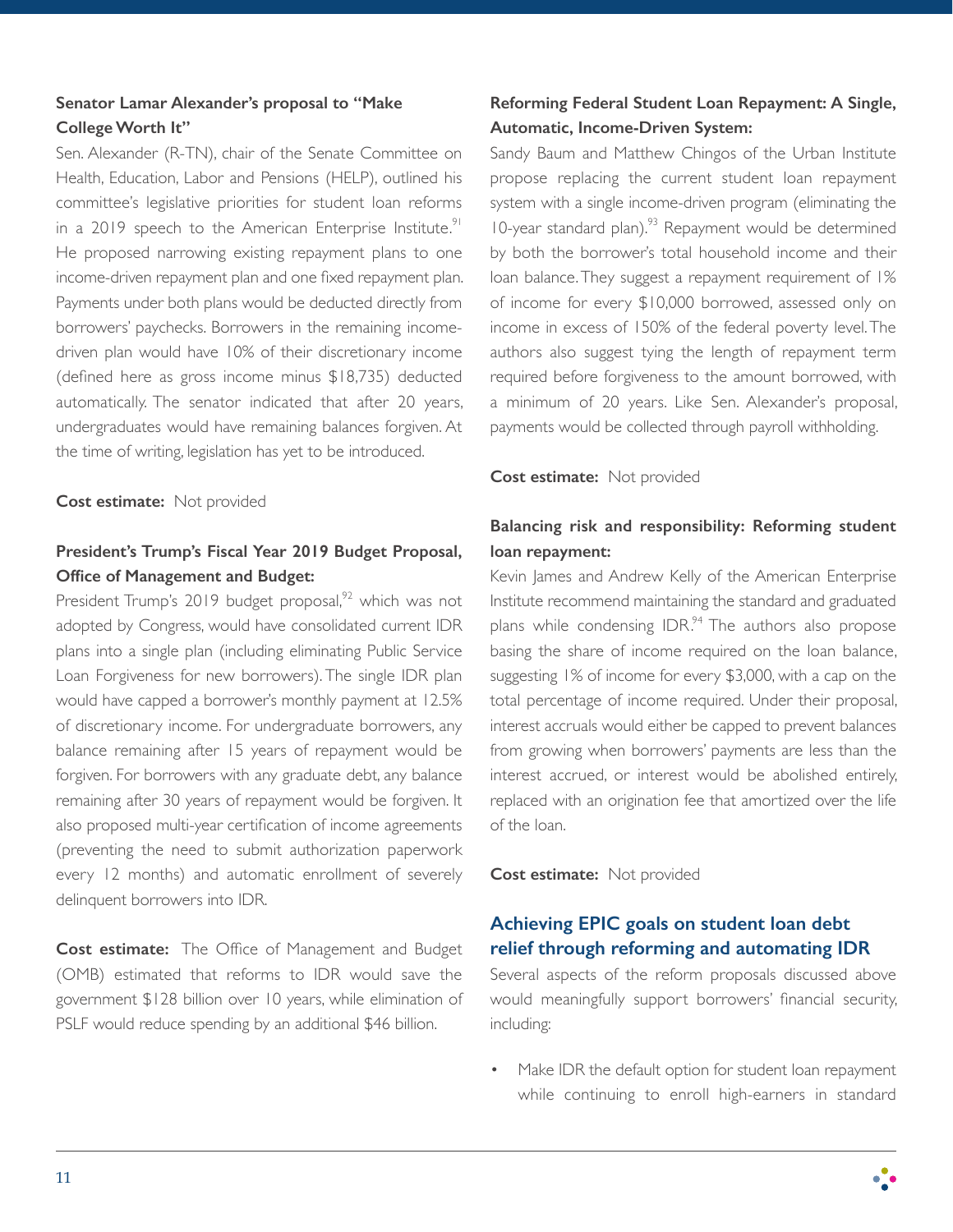repayment, without the opportunity for forgiveness

- Create a single IDR plan while maintaining PSLF and the Standard plan
- Create multi-year income verification agreements so that borrowers do not need to authorize the IRS to share data with the Department of Education every 12 months
- End capitalization of interest or cap interest accrual so that balances cannot grow out of control even as borrowers make required payments
- Maintain eligibility for borrowers who default, and automatically enroll defaulted borrowers who are not yet in IDR
- Make Parent PLUS loans eligible for all IDR plans
- Make all loan forgiveness tax-free, as proposed by the Institute for College Access and Success, to prevent borrowers from receiving unaffordable tax bills after they finish repayment $95$

Reforming and automating enrollment into IDR would help make higher education more affordable as well as reduce the financial burden and increase well-being for people with unaffordable student loan debt by reducing millions of borrowers' monthly costs through increased participation and millions of borrowers' lifetime costs through automated recertification and tax-free forgiveness. It would also prevent borrowers from losing eligibility due to financial hardship, particularly those who default.

These IDR reforms would contribute to efforts to increase racial equity in the cost and benefit of higher education primarily by prohibiting capitalization of interest. Capitalizing interest contributes disproportionately to the growth of black borrowers' loan balances after entering repayment, in part because black borrowers start with higher balances and therefore higher interest accruals. The problem is compounded by the black-white wage gap and the greater likelihood of experiencing financial hardship that black households face. In combination, these factors lead black borrowers to make fewer and smaller repayments.<sup>96</sup>

Furthermore, this strategy would reduce defaults, which disproportionately affect students of color.<sup>97</sup>

The remainder of this brief focuses on opportunities to provide student debt relief through large-scale cancellation of outstanding debt for millions of borrowers. Unlike IDR and PSLF, these proposals would not forgive loan balances when borrowers satisfy certain conditions. Instead, they would simply cancel some or all of their outstanding loans. We address three different loan cancellation strategies ranging from those focused on specific high-need populations to proposals for universal cancellation of all federal student loan debt.

# II. TARGETED CANCELLATION

Targeted cancellation of federal student loans would reduce the loan balances of specific populations. Currently, targeted cancellation is available to students enrolled in PSLF<sup>98</sup> and, to a more limited extent, AmeriCorps participants,<sup>99</sup> teachers in high-poverty schools,<sup>100</sup> and nurses working in nonprofit institutions in high-need areas.<sup>101</sup> Targeted cancellation strategies minimize costs compared to proposals with universal eligibility and focus on providing relief to specific groups. The primary justification for targeted cancellation is that in a resource-scarce environment, assistance is best channeled to those who are most likely to experience financial hardship that is exacerbated by student loans.

While targeted cancellation of the most financially vulnerable borrowers' loans is intended to direct limited resources to those who most need support, programs structured in this way often face serious implementation challenges related to the administrative burden and expense of ensuring compliance with program rules while achieving high participation rates among eligible participants. In the education policy realm alone, this has been a challenge with free pre-Kindergarten programs,<sup>102</sup> free college programs,<sup>103</sup> and, as previously discussed, within current IDR programs. These challenges can be overcome; take-up of the nation's largest anti-poverty policy, the Earned Income Tax Credit,

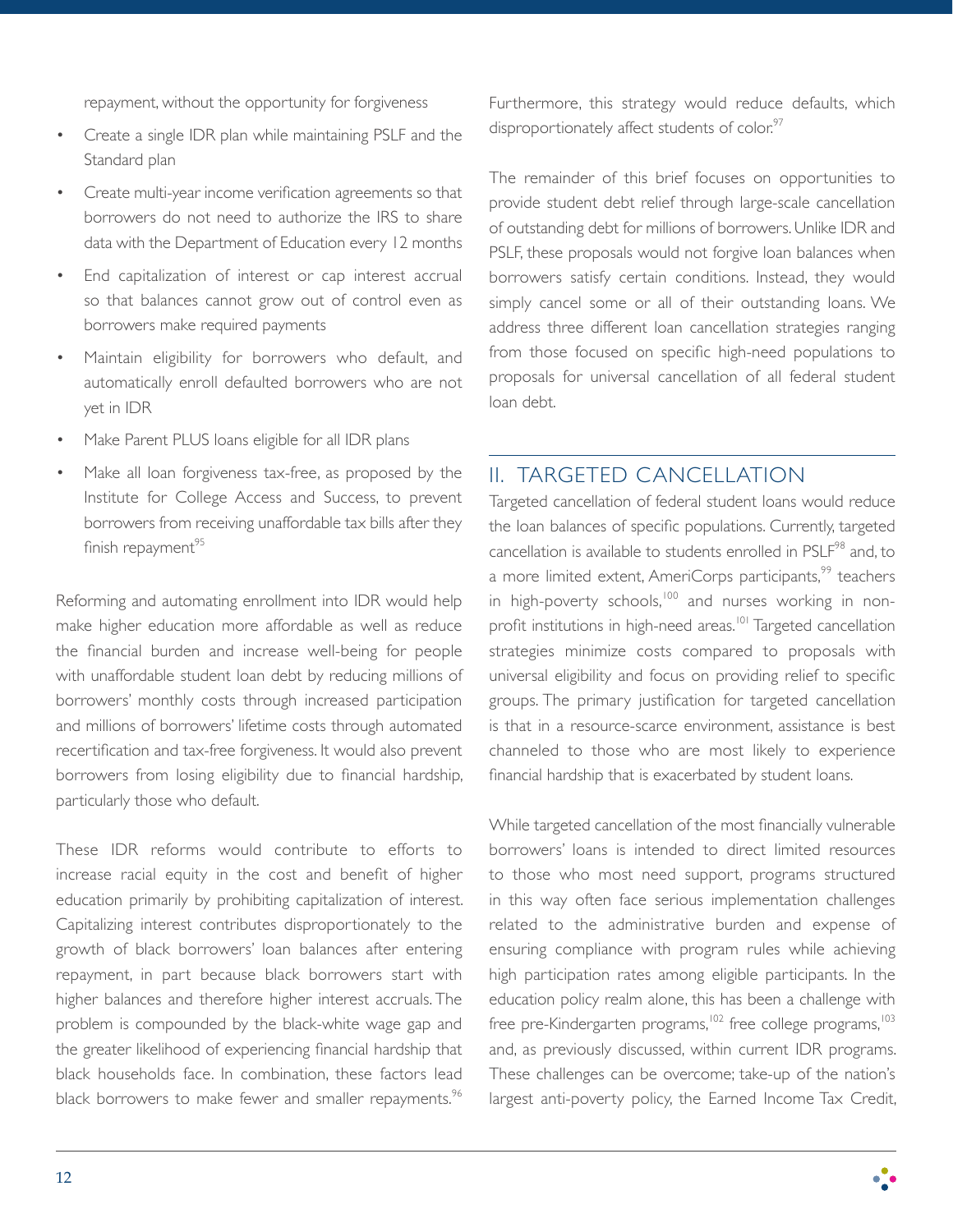remained low for decades, until the IRS began partnering with local governments and community organizations to stage annual outreach campaigns.<sup>104</sup>

# **Proposals to cancel student loans for targeted populations**

Most of the well-developed proposals for targeted student loan cancellation that EPIC was able to identify call for reforms to PSLF designed to increase the proportion of participants whose applications for loan forgiveness are approved. One such proposal is discussed below, along with two others focused on other target populations.

#### **Avoiding the PSLFiasco:**

This 2017 proposal from the New America Foundation's Education Policy analysts Claire McCann and Rachel Fishman predicted the ongoing implementation failures in PSLF.<sup>105</sup> October 2017 was the first month in which eligible participants could submit applications to have their loans forgiven. By mid-2018, the Department of Education had denied nearly 30,000 applications and approved fewer than  $100$ ;<sup>106</sup> by October 2018, the Department had received and processed thousands more applications while maintaining a denial rate over 99%.<sup>107</sup> Evidence indicates that one common reason for denial among these early applicants was that many borrowers did not receive accurate, full information about the eligibility of each of their loans for PSLF until they applied for forgiveness.<sup>108</sup>

McCann and Fishman anticipated these challenges and suggested reforms focused on three goals: improving program administration;<sup>109</sup> ensuring early enrollment among eligible borrowers;<sup>110</sup> and limiting eligibility to workers in public institutions and  $501(c)(3)$  nonprofit organizations while capping forgiveness at the federal limit on undergraduate borrowing, \$57,500.<sup>111</sup> These final measures are intended to ensure that the program does not deliver windfalls to relatively high-earning public service professionals with significant graduate school debt.

**Cost estimate:** The authors cite a Brookings Institution analysis<sup>112</sup> of unpublished data from the Congressional Budget Office (CBO) indicating that capping PSLF forgiveness at \$57,500 would save the government \$6.7 billion over 10 years. Cost estimates for other elements of the proposal are not available.

#### **Less Debt, More Equity: Lowering Student Debt while Closing the Black-White Wealth Gap:**

This 2015 proposal from Demos considers two different targeted cancellation approaches, both designed to reduce the racial wealth gap by providing student loan relief to lower-income households.<sup>113</sup> The first option would eliminate student debt for households making \$50,000 or below. The authors find that this would reduce the racial wealth gap between black and white families by over \$2,000, or nearly 7%, and by nearly 37% among low-wealth households. The second option would eliminate student debt for a smaller group of low-income households, those making \$25,000 or below. Demos estimates that this option would reduce the racial wealth gap between black and white families by over \$1,000, or around 4%, and by over 50% among low-wealth households.

#### **Cost estimate:** Not provided

#### **Automatic Loan Forgiveness for Disabled Veterans:**

This 2018 proposal from Veterans Education Success, a coalition of advocates for veterans and disabled people, would automatically forgive the student loans of veterans who have been determined by the VA to be totally and permanently disabled or deemed Individually Unemployable.<sup>114</sup> Loan forgiveness is often already available to these veterans but requires a lengthy application process that many are not even aware exists. The proposal would also protect these veterans from state tax bills upon loan discharge.

**Cost estimate:** Through a Freedom of Information Act (FOIA) request, Veterans Education Success published a 2018 Department of Education estimate that approximately \$1 billion in outstanding federal student loan debt is owed by disabled veterans who would likely receive forgiveness if they applied.<sup>115</sup>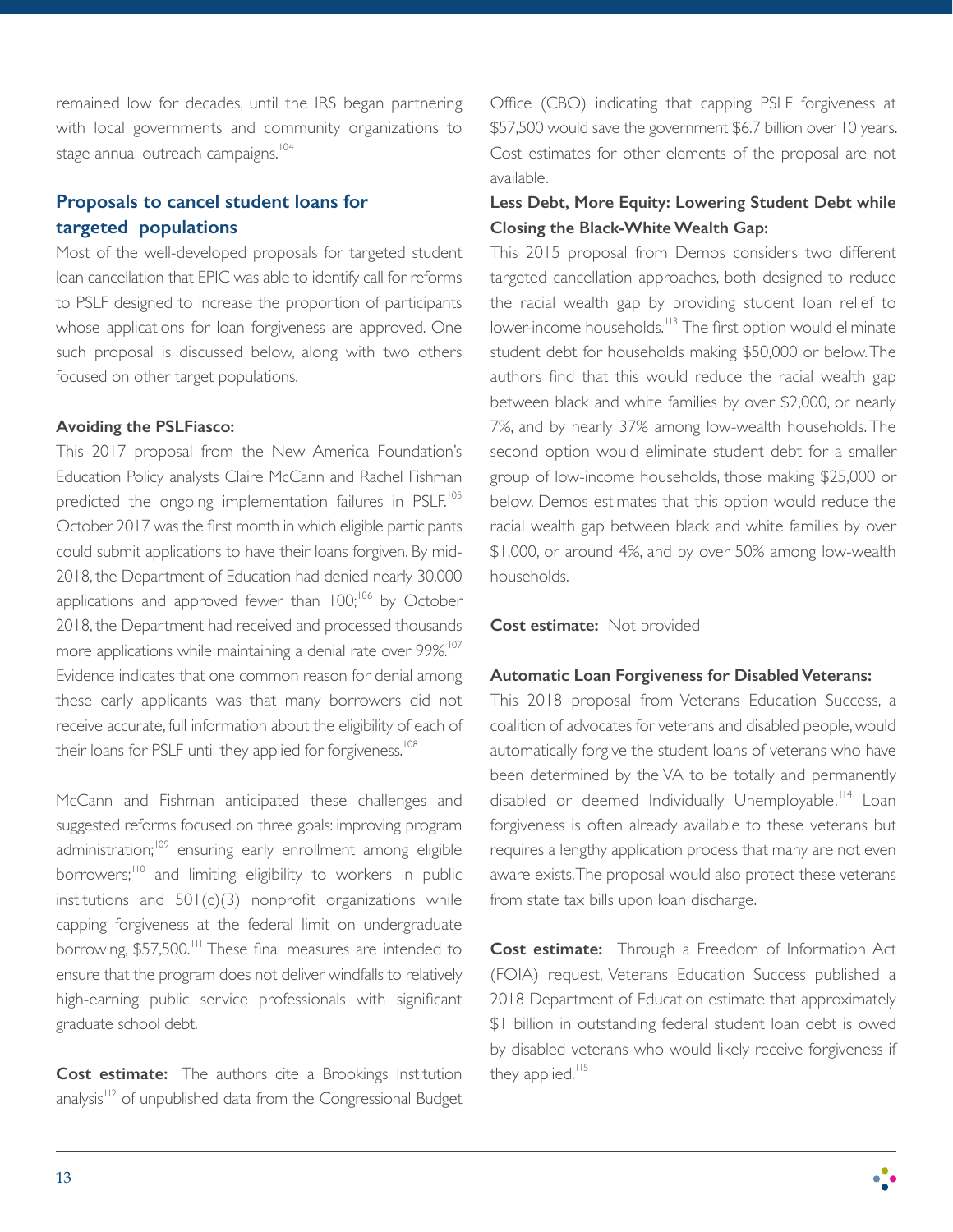# **Achieving EPIC goals for student loan debt relief through targeted cancellation:**

Several aspects of the proposals discussed above would meaningfully support borrowers' financial security.

Implementing targeted cancellation of student loans would help make higher education more affordable as well as reduce the financial burden and increase well-being for many people with unaffordable student loan debt by prioritizing support for the most financially vulnerable borrowers. Its capacity to reach millions of borrowers depends on the size of the eligible populations.

While the eligibility parameters for each proposal vary, most would indirectly contribute to efforts to make higher education more equitable in cost and benefit for people of color. EPIC did not identify any proposals basing eligibility on race and ethnicity, potentially due to the risk it would be found unconstitutional. Demos's estimates of the impact of cancellation targeted by income on the racial wealth gap demonstrate the capacity of targeted programs to make a substantial difference. People of color, particularly black people, are disproportionately likely to be low-income,<sup>116</sup> attend for-profit schools<sup>117</sup> or schools that defrauded students<sup>118</sup> or consistently produce poor graduation and earnings outcomes,<sup>119</sup> and serve in the military.<sup>120</sup>

Finally, one challenge EPIC faced in assessing the strengths and weaknesses of targeted cancellation strategies is their potential variability. The eligible population(s) and parameters of cancellation (full or partial, immediately or over time, etc.) determine not only their cost to taxpayers but also their impact on beneficiaries' financial security.

# III. CANCELLATION CAPPED AT \$10,000–\$50,000 PER BORROWER

One drawback of targeted cancellation strategies is that some individuals who truly need assistance will inevitably be

ineligible. Using the Demos proposal, for example, struggling borrowers with household incomes above \$50,000 would not receive relief even if their IDR payments were less than the accrued interest. An alternative approach to ensure that all struggling borrowers benefit would be to offer cancellation to all borrowers, capped at a certain amount.<sup>121</sup> (Under both strategies, a small proportion of beneficiaries are likely to be borrowers who are not struggling.)

The capped cancellation approach may be particularly wellsuited to the federal student debt crisis, as many of the borrowers demonstrating student loan-related financial distress have relatively low balances. According to a College Board analysis of individuals who entered repayment in 2010- 2011, 66% of those who had defaulted within three years had balances under  $$10,000$ .<sup>122</sup> Considering the full population of borrowers who entered repayment in that time, the College Board found that 24% of borrowers with balances under  $$5,000$  had defaulted,<sup>123</sup> while an Urban Institute analysis found that borrowers with balances under \$5,000 were the most likely to enter default, followed by those with balances between  $$5,009-$14,999.<sup>124</sup>$  Still, the Urban Institute notes that the problem remains significant among those with above-average balances; 15% of those with balances over \$35,000 had defaulted.

Taken together, these findings suggest that capped cancellation could fully wipe out student loan debt for many of those who are in distress or face the highest risk, while still providing meaningful relief to other struggling borrowers and limiting the degree of relief available to highly indebted, highincome professionals such as lawyers and doctors.

The impact and cost of such a cancellation program depend on the cap. Below is a review of two proposals specific to student loan debt in the US. One comes from Democratic presidential candidate Senator Elizabeth Warren (D-MA) as part of her 2020 primary campaign. Another is an earlier, informal proposal from an economics journalist. Finally, we also review the capped cancellation policy currently in effect in Wales, United Kingdom.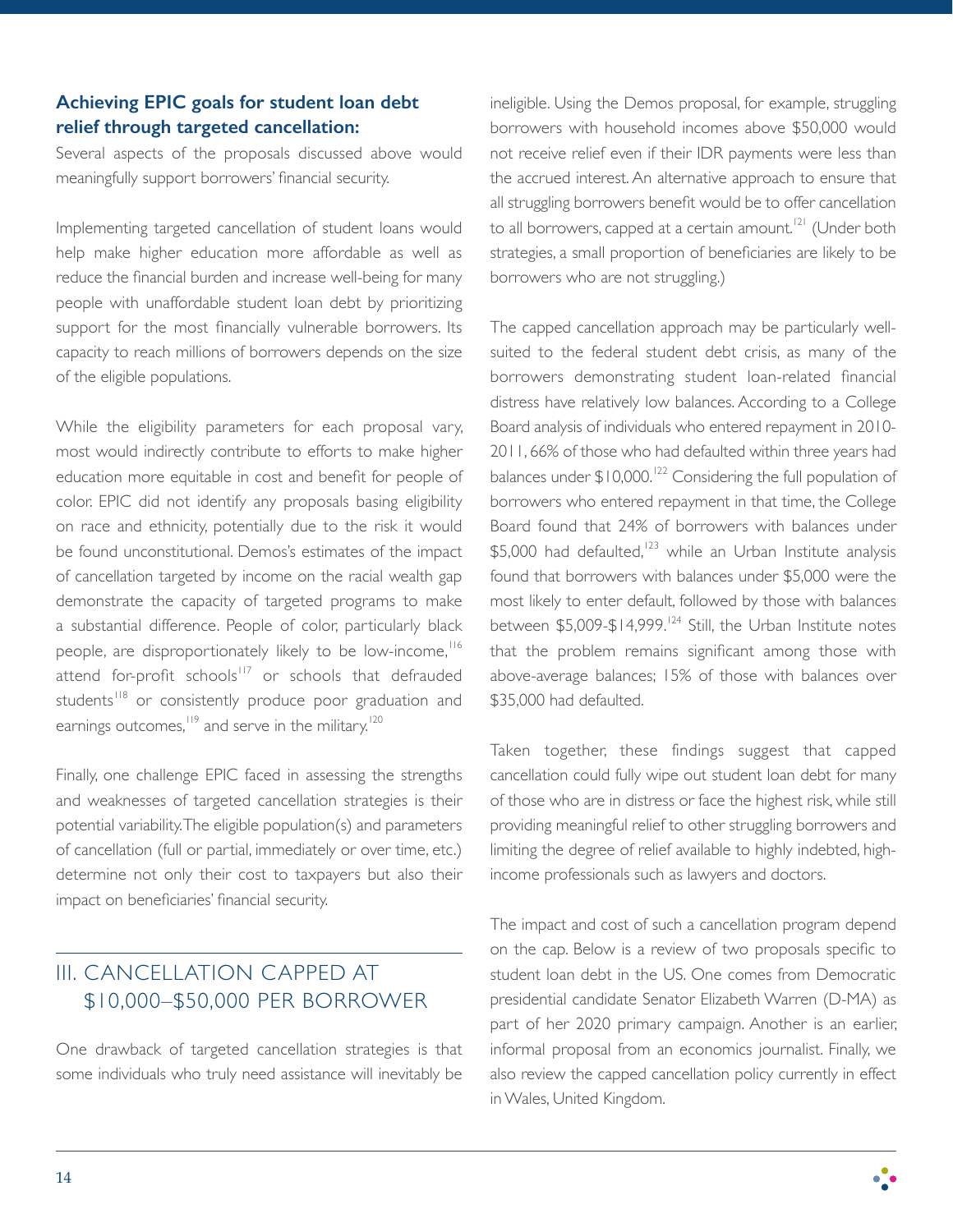# **Proposals for capped cancellation of student loan debt**

### **Sen. Elizabeth Warren's proposal to Cancel Student Loan Debt:**

In April 2019, Warren's presidential campaign released a proposal to both cancel millions of dollars in outstanding student loan debt and make public college tuition-free going forward.125 She proposes cancelling up to \$50,000 of student loan debt for all borrowers except those earning more than \$250,000. While not quite universal, the plan would cover 95% of borrowers. Those with incomes below \$100,000 would have up to \$50,000 cancelled, with a gradual reduction in the amount for incomes between \$100,000-\$250,000. Sen. Warren highlights that this can largely take place automatically using existing data from the IRS and the Department of Education. The proposal also includes opportunities to cancel private student loan debt. None of the cancelled debt would be taxed as income.

#### **Cost estimate:** \$640 billion

#### **Forgive \$20,000 of every student's debt:**

In a *Slate* column, journalist Jordan Weissman informally proposed forgiving up to a flat amount of loans for every borrower.<sup>126</sup> Weissman proposed a \$20,000 cap, with the rationale that the median student loan debt of borrowers who entered repayment in 2014 was more than \$19,000. He also noted that borrowers with balances under \$10,000 were most likely to default or have failed to complete a degree, suggesting that this could also be an appropriate cap.

#### **Cost estimate:** Not provided

### **Welsh student loan repayment Plan 1: Partial cancellation of student loan debt:**

In the past decade, Wales implemented major reforms to higher education financing, student loans, and repayment. In fact, Wales appears to have implemented the first government-sponsored capped student debt cancellation policy.<sup>127</sup> All students who borrowed to attend school fulltime starting in the 2010–2011 academic year are eligible for

£1,500 in cancellation. The amount is automatically erased from their balance when they make their first monthly payment.<sup>128</sup>

**Cost estimate:** Not provided

# **Achieving EPIC goals for student loan debt relief through capped cancellation**

Several aspects of the proposals discussed above would meaningfully support borrowers' financial security.

For individuals carrying federal student loan debt, a universally-available capped cancellation program would help make higher education more affordable, reduce financial burdens, and increase well-being by reducing the lifetime costs of the loan through both reduction of current principal and reduction of interest that would have accrued on the cancelled principal balance. It is also likely to moderately increase homeownership, the foundational element of longterm financial security.

It is unclear to what degree capped cancellation would contribute to efforts to make higher education more equitable in cost and benefit for people of color. To our knowledge, there is no existing analysis of this question. It is possible that, because black and Latinx borrowers experience default at higher rates and are more likely to leave school without obtaining a degree, capped cancellation would have a substantially higher positive impact on these populations. However, it is also true that capped cancellation would provide partial relief for the majority of black borrowers, specifically, due to their higher-than-average loan balances. Further study is needed to understand the racial equity dimensions of capped cancellation proposals.

Cancellation capped at \$10,000 per borrower is advantageous from the perspective of maximizing benefits while minimizing costs. It would fully eliminate the balances of more than onethird of borrowers.<sup>129</sup> It would deliver the greatest amount of relief to many of the groups most likely to suffer financial insecurity due to student loans and could garner broader

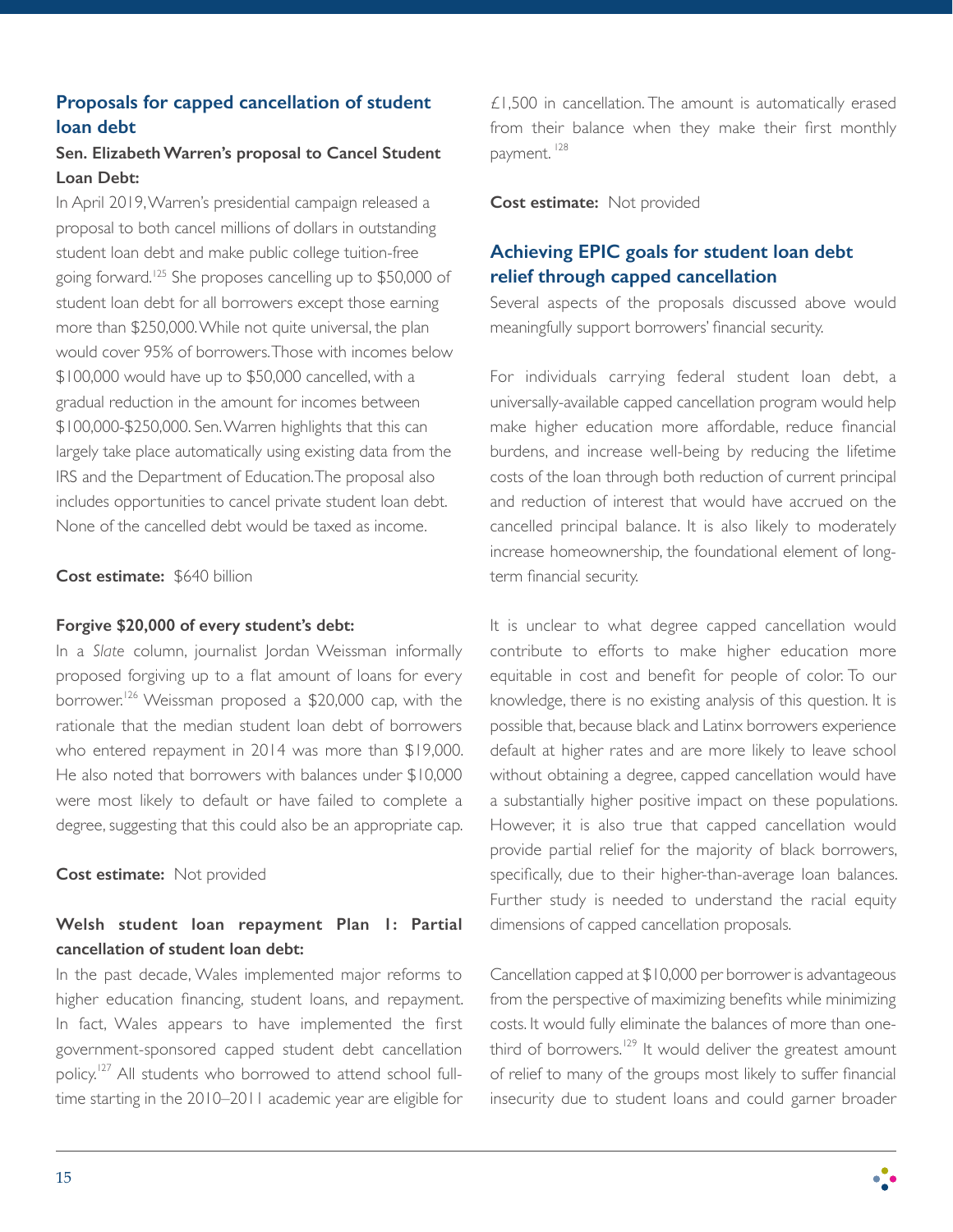support than population-targeted approaches by providing some relief to all borrowers.

# **Table 5:** Distribution of Federal Borrowers and Debt by Outstanding Balance, 2018

| <b>Outstanding Loan</b><br><b>Balance</b> | $%$ of<br>Debt | $%$ of<br><b>Borrowers</b> |
|-------------------------------------------|----------------|----------------------------|
| Less than $$5,000$                        | 1%             | 18%                        |
| \$5,000 to \$9,999                        | 4%             | 17%                        |
| \$10,000 to \$19,999                      | 10%            | 21%                        |
| \$20,000 to \$39,999                      | 19%            | 21%                        |
| \$40,000 to \$59,999                      | 14%            | 9%                         |
| \$60,000 to \$79,999                      | 12%            | 5%                         |
| \$80,000 to \$99,999                      | 7%             | 3%                         |
| \$100,000 to \$199,999                    | 19%            | 4%                         |
| \$200,000 or more                         | 14%            | 2%                         |

*SOURCE: The College Board analysis of data from the Department of Education Federal Student Loan Portfolio.*

It is possible to very roughly approximate the potential direct cost of a program with a \$10,000 cap, though further analysis would be necessary to produce a precise, reliable estimate that factors in the cost of lost interest revenue. Of the current 44 million student loan borrowers, about eight million with balances below \$5,000 would see their loans wiped out; the maximum cost would be under \$40 billion. An additional seven million with balances between \$5,000- \$9,999 would also have their loans eliminated, with a maximum cost of less than \$70 billion. The remaining 29 million borrowers would all have \$10,000 cancelled, for a total cost of \$290 billion. Thus, a rough estimate of the cost of universal cancellation capped at \$10,000 per borrower is \$400 billion. (By this same method of estimation, capping cancellation at \$20,000 would cost approximately \$480 billion.)

# IV. FULL CANCELLATION

Several Democratic policymakers and progressive think tanks have proposed cancelling all federal student loan debt without restrictions. For recent graduates who borrowed the entirety of tuition, it would effectively make their college or graduate schooling free. Proponents offer several justifications for this strategy: it would firmly establish a right to access debtfree higher education while providing significant economic stimulus that would unleash growth. Supporters also argue that full cancellation would reduce the racial wealth gap.

# **Proposals to cancel all federal student loan debt The Students Over Special Interests Act:**

Introduced by then-Congressman (now Governor) Jared Polis (D-CO), this 2018 bill proposed cancelling all federal student loan debt.<sup>129</sup> The cost would be fully offset by repealing the Tax Cuts and Jobs Act of 2017.

**Cost estimate:** While the bill does not include a cost estimate and was not scored by CBO, Congressman Polis stated in his introductory remarks that the bill would cost less than the \$1.9 trillion Tax Cuts and Jobs Act.<sup>130</sup>

### **The Macroeconomic Effects of Student Debt Cancellation, 2018:**

This analysis from economists at the Levy Economics Institute of Bard College and the Roosevelt Institute explores the technical details, costs, and macroeconomic effects of cancelling all federal student loans and fully repaying all private student loans on borrowers' behalves.<sup>131</sup> The authors emphasize that such a large-scale response must be paired with radical reforms to higher education financing so that the problem cannot recur. They contemplate two options for achieving full cancellation. The first would have the federal government waive borrowers' balances as they become due, while simultaneously purchasing students' private education loans and waiving those as well. Under the second option, the Federal Reserve would buy the outstanding debt and either cancel it, pay it down to the Treasury over time, or hold it on their balance sheet and permanently defer the losses. With either option, the authors find large macroeconomic benefits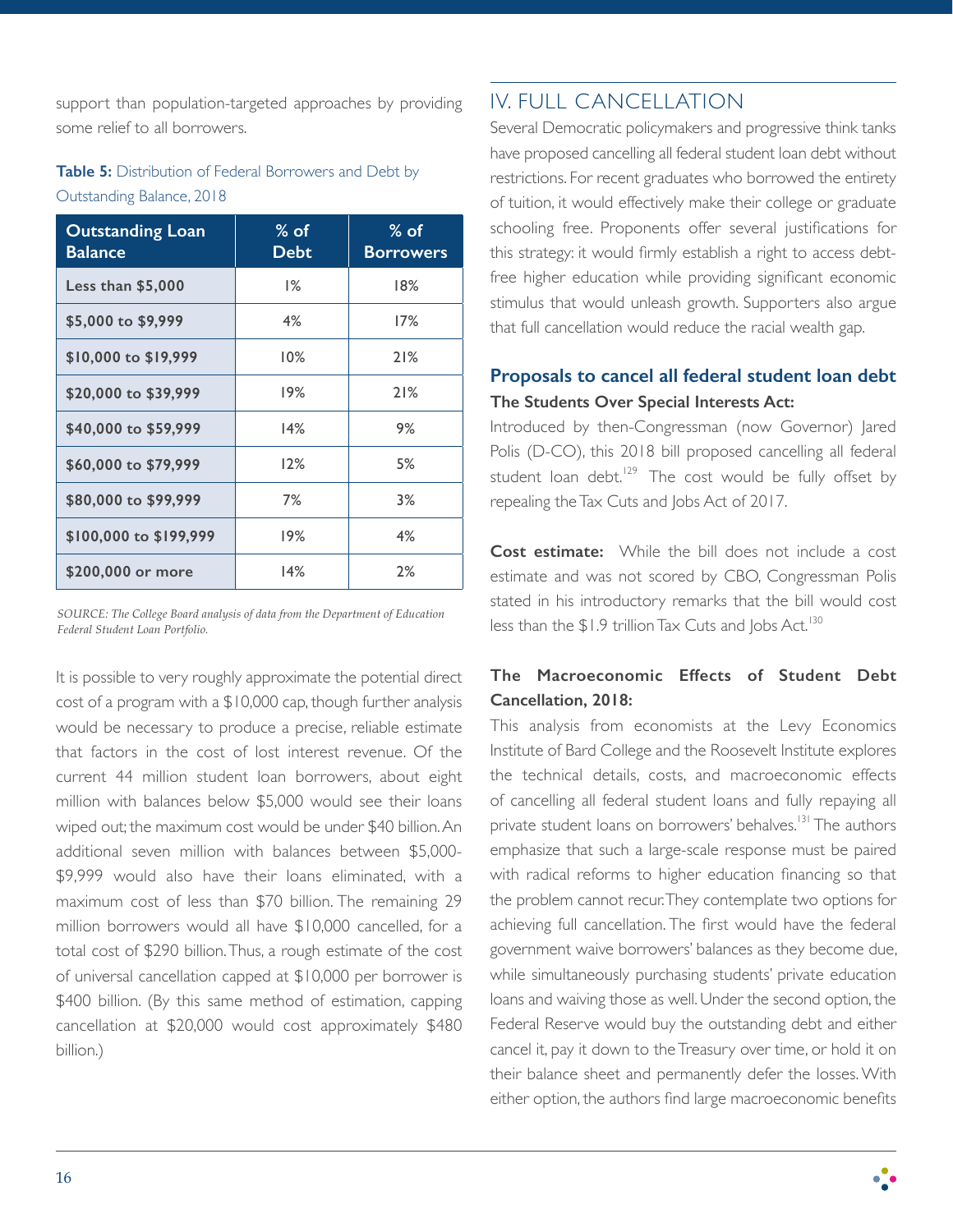from cancellation, including an increase in the rate of GDP growth, additional job creation, higher consumer spending and, among former borrowers, greater capacity to build longterm wealth.

Freedom to Prosper, which advocates for student loan borrowers, adopted full cancellation of all federal and private student loans as a key policy objective in 2018.<sup>132</sup>

**Cost estimate:** Using 2014 data, the authors calculate a cost of just over \$1.1 trillion and estimate that the policy would boost GDP growth by \$860 billion-\$1 trillion over ten years. Since 2014, outstanding student loan debt has increased from \$1.1 trillion to \$1.5 trillion, and the cost of this proposal would likely increase accordingly. (As described in footnote 2, the authors used models developed by Moody's and Yale University to develop these estimates.)

# **Achieving EPIC goals for student loan debt relief through full cancellation of student loan debt**

Fully cancelling federal student loan debt would completely relieve the burden for all borrowers, boosting financial security for millions, though it would also deliver six-figure windfalls to a small group of high-earning, highly-indebted individuals.

There is disagreement regarding the degree to which full cancellation would contribute to or hinder efforts to make higher education more equitable in cost and benefit for people of color. The Roosevelt Institute's Marshall Steinbaum, who co-authored the Levy Institute paper, argues that that full cancellation of all student loan debt would reduce the whiteblack wealth gap. He estimates that full cancellation would reduce the ratio of the median wealth for white versus black households aged 25-40 from the current 12:1 ratio (the median black household has \$0.08 in wealth for every \$1 held by the median white household) to 5:1 (the median black household would have \$0.20 for every \$1 held by the median white household).<sup>133</sup> On the other hand, Demos posits that full cancellation would increase the racial wealth

gap, as those receiving the greatest benefit would tend to be white graduates of high-cost graduate programs, like medical and law schools.<sup>134</sup>

# *CONCLUSION*

Student loan debt has become a serious challenge to the financial security of millions of US households and entire communities. It is also threatening to undermine future economic growth of the nation. Bold action is needed to address both the plight of today's borrowers and the wellbeing of tomorrow's students. This brief explores four policy reform strategies to provide relief to current borrowers. An aggressive debt cancellation agenda should be paired with large-scale changes to higher education financing to ensure that the problem is permanently resolved.

Each of the four strategies represent systemic reforms, but they vary widely in ambition and cost. Of course, the details of specific proposals – how they are achieved and who they are likely to help – are critically important. This brief assessed each approach's ability to achieve the goals for student loan debt relief EPIC articulated in the Consumer Debt Solutions Framework:

- Post-secondary education is more affordable for students and more equitable in cost and benefit for people of color
- Reduced financial burden and increased well-being for people with unaffordable student loan debt

While tradeoffs abound, policymakers have tremendous capacity and opportunity to make progress toward these goals and mitigate significant risks to both people's well-being and economic growth, through a student debt relief initiative. Broad and bipartisan interest in taking action indicates that this is a moment of opportunity to advance solutions that improve Americans' financial security at scale.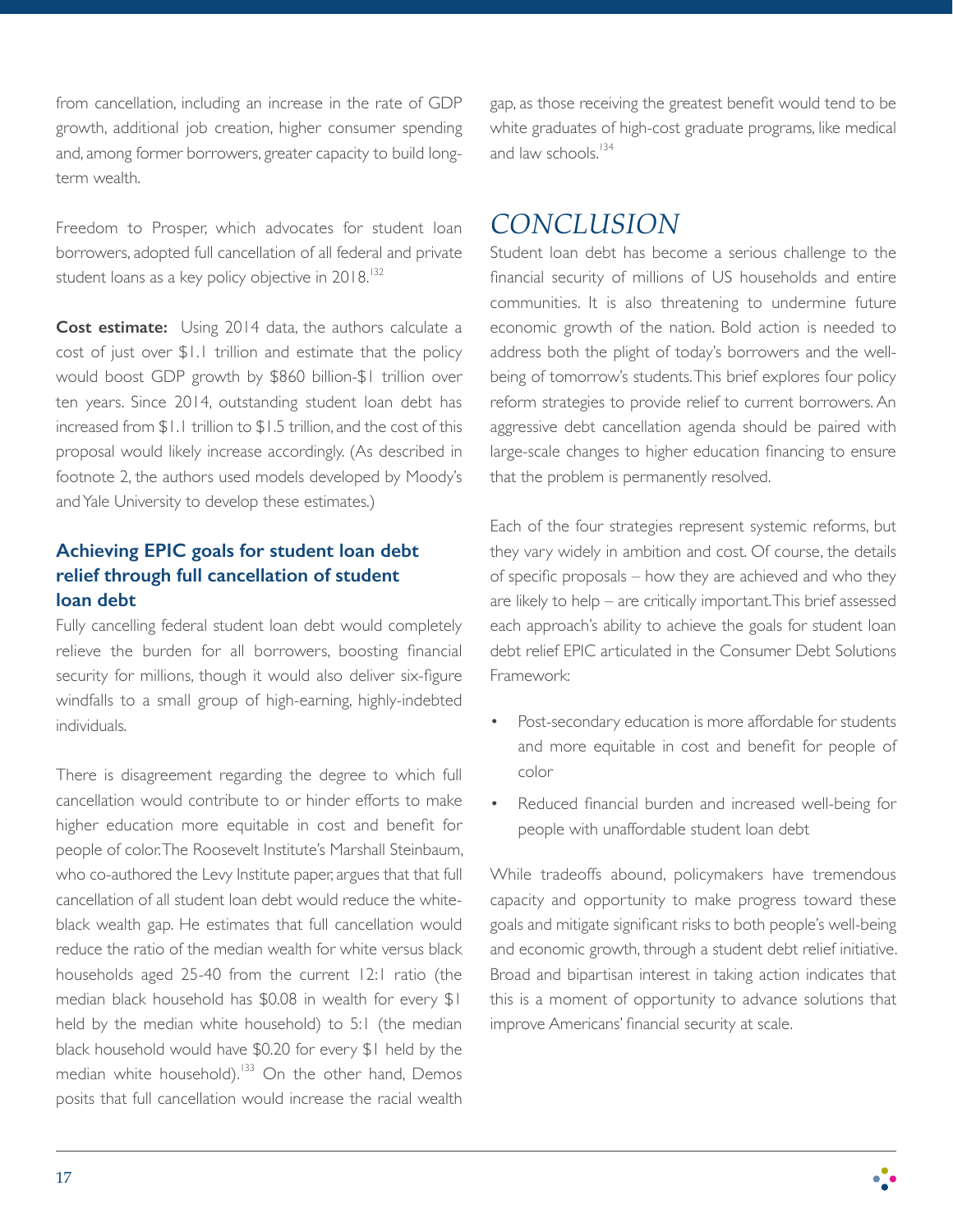# *ACKNOWLEDGEMENTS*

EPIC would like to thank Katherine Lucas McKay and Diana Kingsbury for authoring this report; Katie Bryan, Genevieve Melford, David Mitchell, and Joanna Smith-Ramani for comments and insights; and Mary Nguyen Barry, Kody Carmody, Seth Frotman, Darrick Hamilton, Bonnie Latreille, Betsy Mayotte, Bryce McKibben, Kenneth Megan, Scott Miller, Julie Margetta Morgan, Sarah Sattelmeyer, and Marshall Steinbaum for advice and feedback. EPIC also thanks those with whom we consulted: Beth Akers, Colleen Campbell, Debra Chromy, Jason Delisle, Laura Hanna, Mark Heulsman, Bob Hockett, Jason Houle, Ron Kim, Nate Libby, Deanne Loonin, Toby Merrill, Ben Miller, Catherine Reutschlin, Yael Shavit, Melissa Shoemaker, Gabe Viator, and Doug Webber. Finally, EPIC thanks the Annie E. Casey Foundation and the W.K. Kellogg Foundation for their generous support. The findings, interpretations, and conclusions expressed in this report—as well as any errors—are EPIC's alone and do not necessarily represent the view of EPIC's funders or those acknowledged above.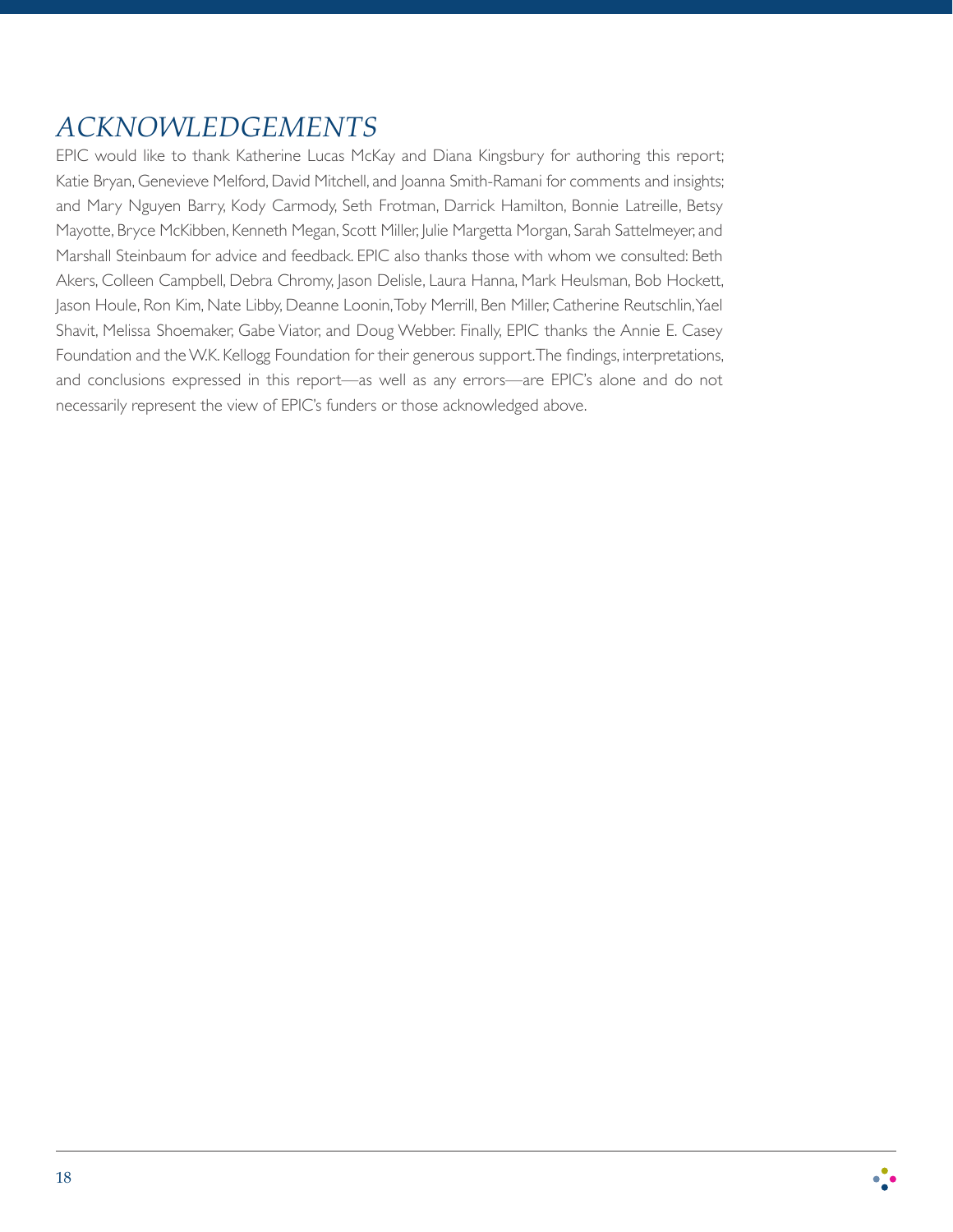# *ENDNOTES*

1 "Consumer Debt: A Primer" (Aspen EPIC, March 20, 2018), http://www. aspenepic.org/epic-issues/consumer-debt/consumer-debt-primer/.

2 "Lifting the Weight: Consumer Debt Solutions Framework" (Aspen EPIC, November 14, 2018), http://www.aspenepic.org/lifting-the-weight-consumer-debtsolutions-framework/.

3 Doug Shapiro et al., "Signature Report 14 State Supplement: Completing College: A State-Level View of Student Completion Rates" (National Student Clearinghouse Research Center), accessed March 26, 2019, https:// nscresearchcenter.org/wp-content/uploads/NSC\_Signature\_Report\_14\_StateSupp. pdf.

4 William R. Emmons, Lowell R. Ricketts, and Ana H. Kent, "Is College Still Worth It? The New Calculus of Falling Returns" (May 24, 2018).

5 Christina Chang Wei and Laura Horn, "Federal Student Loan Debt Burden of Noncompleters" (The National Center for Education Statistics, n.d.).

6 Holger M Mueller and Constantine Yannelis, "Students in Distress: Labor Market Shocks, Student Loan Default, and Federal Insurance Programs," Working Paper (National Bureau of Economic Research, March 2017), https://doi.org/10.3386/ w23284.

7 Jeff Bentley and Jennifer Schott, "Life Delayed: The Impact of Student Debt on the Daily Lives of Young Americans," (October 3, 2013), http://aicum.org/wpcontent/uploads/2013/08/ASA.pdf.

8 Julie Margetta Morgan, "The Student Debt Crisis and Labor Market Credentialization" (Roosevelt Institute, October 11, 2018), http://rooseveltinstitute. org/wp-content/uploads/2018/10/The-Student-Debt-Crisis-and-Labor-Market-Credentialization\_FINAL.pdf.

9 "Deeper in Debt: Women and Student Loans" (The American Association of University Women, May 2018), https://www.aauw.org/files/2018/05/Deeper-in-Debt-pager\_updated-2018-nsa.pdf.

10 Natasha Quadlin, "The Mark of a Woman's Record: Gender and Academic Performance in Hiring," American Sociological Review 83, no. 2 (April 1, 2018): 331–60, https://doi.org/10.1177/0003122418762291; Julie Margetta Morgan, "The Student Debt Crisis and Labor Market Credentialization."

11 Mariko Lin Chang, Shortchanged: Why Women Have Less Wealth and What Can Be Done About It (Oxford University Press, 2010); Fenaba R. Addo, Jason N. Houle, and Daniel Simon, "Young, Black, and (Still) in the Red: Parental Wealth, Race, and Student Loan Debt," Race and Social Problems 8, no. 1 (March 1, 2016): 64–76, https://doi.org/10.1007/s12552-016-9162-0.

12 "Fast Facts: Student Debt (900)," The National Center for Education Statistics, January 23, 2018, https://nces.ed.gov/fastfacts/display.asp?id=900; "Quick Facts About Student Debt" (The Institute For College Access and Success, March 2014), https://ticas.org/sites/default/files/pub\_files/Debt\_Facts\_and\_Sources.pdf; "Trends in Student Loan Debt for Graduate School Completers," The Condition of Education 2018 (National Center for Education Statistics, 2017).

13 EPIC identified relevant legislation through a keyword search in GovTrack.us of bills introduced in the 115th Congress. 2,136 bills matched a search for incomedriven loan repayment.

14 Jason Delisle, "Obama Budget Reforms Income-Based Repayment, Reduces Windfall Benefits," New America (blog), March 4, 2014, https://www.newamerica. org/education-policy/edcentral/obama-administration-announces-major-reformsincome-based-repayment/.

15 "Efficient, Effective, Accountable: An American Budget," Budget of the U.S. Government (Office of Management and Budget, January 31, 2018), https://www. whitehouse.gov/wp-content/uploads/2018/02/budget-fy2019.pdf.

16 "Rural Opportunity Zones," Kansas Department of Commerce (blog), accessed March 8, 2019, https://www.kansascommerce.gov/living/rural-opportunity-zones/.

17 "Loan Consolidation & Forgiveness | VSAC," Vermont Student Assistance Corporation, December 23, 2016, https://www.vsac.org/pay/student-loanrepayment/loan-consolidation-forgiveness.

18 David Leonhardt, "Opinion | Eliminating All Student Debt Isn't Progressive," The New York Times, November 23, 2018, sec. Opinion, https://www.nytimes. com/2018/11/18/opinion/student-debt-forgiveness-college-democrats.html.

19 Elizabeth Warren, "Universal Free Public College and Cancel Student Loan Debt," Medium, April 22, 2019, https://medium.com/@teamwarren/im-calling-forsomething-truly-transformational-universal-free-public-college-and-cancellation-ofa246cd0f910f.

20 "Real Disposable Personal Income [DPIC96]" (U.S. Bureau of Economic Analysis, February 21, 2019), https://fred.stlouisfed.org/series/DPIC96.

21 Alexandre Tanzi, "Americans Burdened by Increasing Housing Costs, Slow Wage Gains," Bloomberg, July 12, 2018, sec. Business, https://www.bloomberg.com/news/ articles/2018-07-12/americans-burdened-by-increasing-housing-costs-slow-wagegains.

22 "Per Person Spending," Peterson-Kaiser Health System Tracker (blog), accessed February 21, 2019, https://www.healthsystemtracker.org/indicator/spending/percapita-spending/.

23 Henry Hansmann, "The Evolving Economic Structure of Higher Education," n.d., 26.

24 "Federal Student Loan Portfolio," Federal Student Aid, U.S. Department of Education, December 20, 2018, https://studentaid.ed.gov/sa/about/data-center/ student/portfolio.

25 "Household Debt and Credit Report (Q4 2018)" (Federal Reserve Bank of New York Center for Microeconomic Data), accessed February 21, 2019, https:// www.newyorkfed.org/microeconomics/hhdc.

26 Jesse Bricker et al., "Changes in U.S. Family Finances from 2013 to 2016: Evidence from the Survey of Consumer Finances," 2017, 42.

27 "The Fed - Student Loan Debt and Aggregate Consumption Growth," accessed March 27, 2019, https://www.federalreserve.gov/econres/notes/feds-notes/studentloan-debt-and-aggregate-consumption-growth-20180221.htm.

28 "The Condition of Education - Postsecondary Education - Postsecondary Students - Undergraduate Enrollment - Indicator May (2018)," accessed March 27, 2019, https://nces.ed.gov/programs/coe/indicator\_cha.asp.

29 Katrina M. Walsemann, Gilbert C. Gee, and Danielle Gentile, "Sick of Our Loans: Student Borrowing and the Mental Health of Young Adults in the United States," Social Science & Medicine 124 (January 1, 2015): 85–93, https://doi. org/10.1016/j.socscimed.2014.11.027.

30 Elizabeth Sweet et al., "The High Price of Debt: Household Financial Debt and Its Impact on Mental and Physical Health," Social Science & Medicine (1982) 91 (August 2013): 94–100, https://doi.org/10.1016/j.socscimed.2013.05.009; Jinhee Kim and Swarn Chatterjee, "Student Loans, Health, and Life Satisfaction of US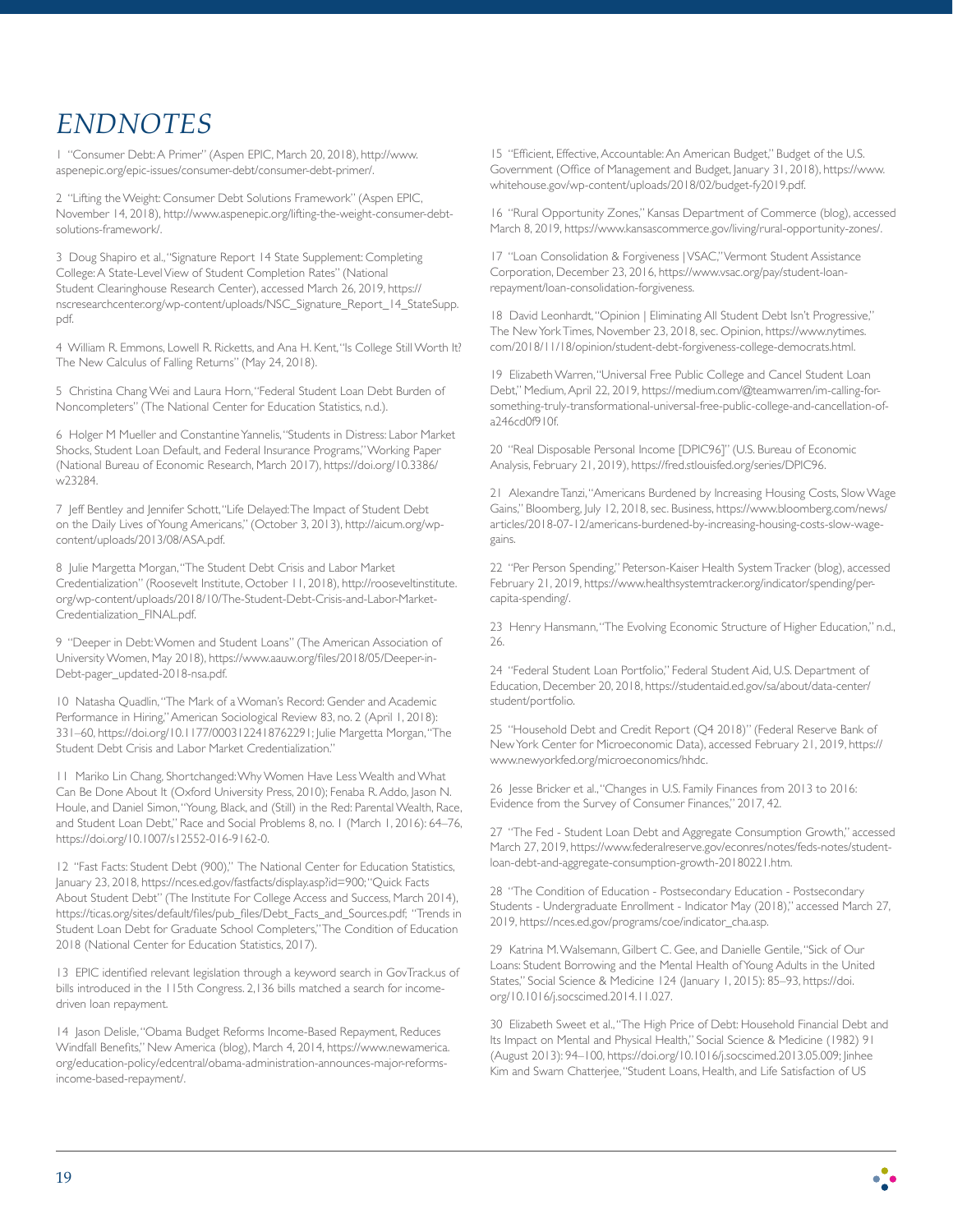Households: Evidence from a Panel Study," Journal of Family and Economic Issues 40, no. 1 (March 1, 2019): 36–50.

31 William Elliott, Michal Grinstein-Weiss, and Ilsung Nam, "Student Debt and Declining Retirement Savings," n.d., 22.

32 Mary Beth Pinto and Phylis M Mansfield, "Financially At-Risk College Students: An Exploratory Investigation of Student Loan Debt and Prioritization of Debt Repayment" 36, no. 2 (2006): 11.

33 Alvaro A. Mezza et al., "On the Effect of Student Loans on Access to Homeownership," Finance and Economics Discussion Series 2016, no. 010 (February 2016): 1–35, https://doi.org/10.17016/FEDS.2016.010.

34 Karthik Krishnan and Pinshuo Wang, "The Cost of Financing Education: Can Student Debt Hinder Entrepreneurship?," Management Science, May 23, 2018, https://doi.org/10.1287/mnsc.2017.2995.

35 "First Destinations for The College Class of 2017: Findings and Analysis" (National Association of Colleges and Employers, December 2018), https://www. naceweb.org/uploadedfiles/files/2018/publication/report/first-destinations-for-theclass-of-2017.pdf.

36 Luis Armona, Rajashri Chakrabarti, and Michael F. Lovenheim, "How Does For-Profit College Attendance Affect Student Loans, Defaults and Labor Market Outcomes?," National Bureau of Economic Research Working Paper Series, September 14, 2018, https://www.nber.org/papers/w25042.pdf?sy=042.

37 Wei and Horn, "Federal Student Loan Debt Burden of Noncompleters."

38 "Household Debt and Credit Report (Q4 2018)."

39 Raji Chakrabarti et al., "Press Briefing on Household Debt, with Focus on Student Debt" (April 3, 2017), https://www.newyorkfed.org/medialibrary/media/ press/pressbriefing-household-student-debt-april32017.pdf.

40 Ben Miller, "Who Are Student Loan Defaulters?" (Center for American Progress, December 14, 2017), https://www.americanprogress.org/issues/educationpostsecondary/reports/2017/12/14/444011/student-loan-defaulters/.

41 Judith Scott-Clayton, "The Looming Student Loan Default Crisis Is Worse than We Thought," Brookings (blog), January 11, 2018, https://www.brookings.edu/ research/the-looming-student-loan-default-crisis-is-worse-than-we-thought/.

42 "Understanding Delinquency and Default," Federal Student Aid, U.S. Department of Education, October 19, 2018, https://studentaid.ed.gov/sa/repayloans/default.

43 Shannon Najmabadi, "In Texas, Falling behind on Your Student Loan Payments Can Cost You Your License to Work," *The Texas Tribune*, March 20, 2018, https:// www.texastribune.org/2018/03/20/texas-defaulting-student-loans-can-lo/.

44 "Understanding Delinquency and Default."

45 Julie Margetta Morgan, "The Student Debt Crisis and Labor Market Credentialization."

46 Mary Nguyen, "Degreeless in Debt: What Happens to Borrowers Who Drop Out." Charts You Can Trust (Education Sector, 2012).

47 Wei and Horn, "Federal Student Loan Debt Burden of Noncompleters."

48 Bill de Blasio and Lorelei Salas, "Student Loan Debt Distress Across NYC Neighborhoods: Identifying Indicators of Vulnerability," n.d., 55.

49 Colleen Campbell, "The Forgotten Faces of Student Loan Default," Center for

American Progress, October 16, 2018, https://www.americanprogress.org/issues/ education-postsecondary/news/2018/10/16/459394/forgotten-faces-student-loandefault/.

50 Campbell.

51 "Deeper in Debt: Women and Student Loans."

52 U. S. Government Accountability Office, "Older Americans: Inability to Repay Student Loans May Affect Financial Security of a Small Percentage of Retirees," no. GAO-14-866T (September 10, 2014), https://www.gao.gov/products/GAO-14- 866T.

53 Jason N. Houle and Fenaba R. Addo, "Racial Disparities in Student Debt and the Reproduction of the Fragile Black Middle Class," Sociology of Race and Ethnicity, August 2, 2018, 2332649218790989, https://doi.org/10.1177/2332649218790989.

54 Throughout this brief we use the term "Latinx" to describe people of Latin American origin or descent of any race or gender. However, when drawing on public statistics describing this demographic group, we conform to the term "Hispanic/Latino," as used by US federal and state government agencies.

55 Houle and Addo.

56 William R Emmons and Bryan J Noeth, "Why Didn't Higher Education Protect Hispanic and Black Wealth?," In the Balance: Perspectives on Household Balance Sheets, August 2015.

57 Sarah Bloom Raskin, "Remarks of Deputy Secretary Raskin at the Annual Meeting of the National Association for Business Economics (NABE)" (September 29, 2014), https://www.treasury.gov/press-center/press-releases/Pages/jl2652.aspx.

58 Brent W. Ambrose, Larry Cordell, and Shuwei Ma, "Working Paper No. 15-26 The Impact of Student Loan Debt on Small Business Formation," Working Papers: Research Department, Federal Reserve Bank of Philadelphia, July 2015, 32.

59 "Household Debt and Credit Report (Q4 2018)," 4.

60 Board of Governors of the Federal Reserve System (U.S.) et al., "Student Loans and Homeownership," Finance and Economics Discussion Series 2016, no. 010r1 (July 2017), https://doi.org/10.17016/FEDS.2016.010r1.

61 Jerome Powell, "Federal Reserve Chair Powell on Monetary Report," § Senate Banking, Housing and Urban Affairs Committee (2018), https:// www.c-span.org/video/?441687-1/federal-reserve-chair-powell-testifies-bankingcommittee&start=3467.

62 Some of the paper's authors are also well-known for work developing Modern Monetary Theory (MMT), a controversial proposal to redefine the role of the central bank and monetary policy in funding government operations. The report's estimates of the economic impact of total cancellation of all student loan debt relied on widely respected, mainstream economic simulation models developed by third parties.

63 Scott Fullwiler et al., "The Macroeconomic Effects of Student Debt Cancellation" (The Levy Economics Institute of Bard College, February 2018).

64 Fullwiler et al.

65 "Financial Well-Being in America" (Consumer Financial Protection Bureau, September 2017), https://files.consumerfinance.gov/f/documents/201709\_cfpb\_ financial-well-being-in-America.pdf.

66 "Repayment Plans," Federal Student Aid, U.S. Department of Education, November 15, 2018, https://studentaid.ed.gov/sa/repay-loans/understand/plans.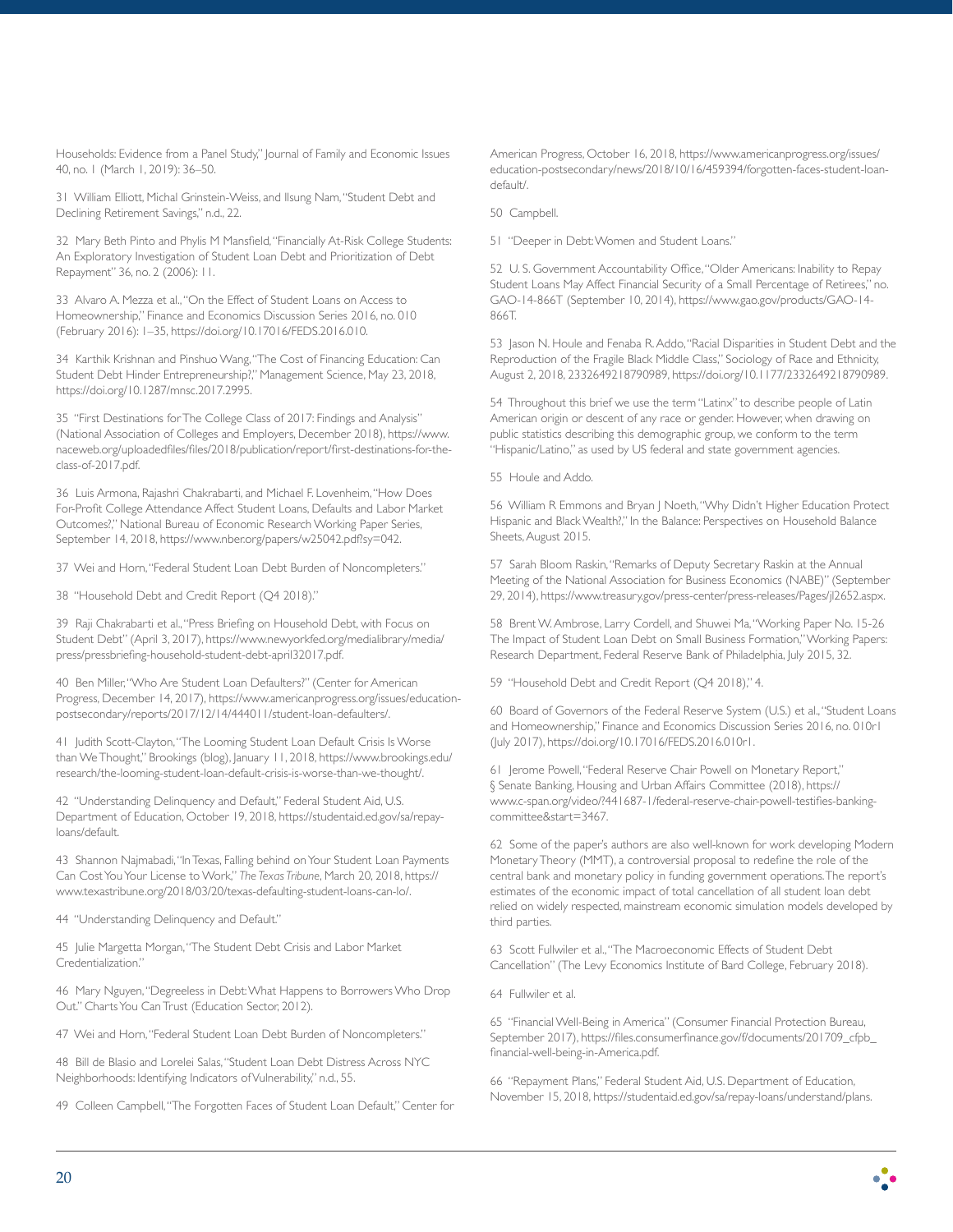67 There are also specialized forgiveness plans with shorter repayment periods, notably the Public Service Loan Forgiveness Program for nonprofit and government employees, which has a 10-year term.

68 "Federal Student Loans: Education Needs to Improve Its Income-Driven Repayment Plan Budget Estimates" (U.S. Government Accountability Office, November 30, 2016), https://www.gao.gov/products/GAO-17-22.

#### 69 "Federal Student Loans."

70 While there is no public eligibility analysis from the Department of Education, the Government Accountability Office (GAO) relies on an unpublished 2012 Treasure Department finding that 49% of borrowers are ineligible. "Federal Student Loans: Education Could Do More to Help Ensure Borrowers Are Aware of Repayment and Forgiveness Options," Report to Congressional Requesters (United States Government Accountability Office, August 2015), https://www.gao. gov/assets/680/672136.pdf.

71 "Federal Student Loan Portfolio."

72 "Negotiated Rulemaking for Higher Education 2015 - PAYE Session 2, Sample Data on IDR Recertification Rates for ED-Held Loans (PDF)" (U.S. Department of Education, April 1, 2015), https://www2.ed.gov/policy/highered/reg/ hearulemaking/2015/paye2-recertification.pdf.

73 James Cox, Daniel Kreisman, and Susan Dynarski, "Designed to Fail: Effects of the Default Option and Information Complexity on Student Loan Repayment" (Cambridge, MA: National Bureau of Economic Research, November 2018), https:// doi.org/10.3386/w25258.

74 "Negotiated Rulemaking for Higher Education 2015 - PAYE Session 2, Sample Data on IDR Recertification Rates for ED-Held Loans (PDF)" (U.S. Department of Education, April 1, 2015), https://www2.ed.gov/policy/highered/reg/ hearulemaking/2015/paye2-recertification.pdf.

75 "Negotiated Rulemaking for Higher Education 2015 - PAYE Session 2, Sample Data on IDR Recertification Rates for ED-Held Loans (PDF)."

76 Kristin Blagg, "Who Uses Income-Driven Student Loan Repayment?," Urban Institute, February 20, 2018, https://www.urban.org/urban-wire/who-uses-incomedriven-student-loan-repayment.

77 "Federal Student Loans: Education Could Do More to Help Ensure Borrowers Are Aware of Repayment and Forgiveness Options."

78 Cox, Kreisman, and Dynarski, "Designed to Fail."

79 Suzanne Bonamici, "SIMPLE Act," Pub. L. No. H.R.3554 (2017), https://www. congress.gov/bill/115th-congress/house-bill/3554.

80 Jeff Merkley, "S.3584 - 115th Congress (2017-2018): Affordable Loans for Any Student Act" (2018), https://www.congress.gov/bill/115th-congress/senate-bill/3584.

81 "NASFAA Issue Brief: Origination Fees" (National Association of Student Financial Aid Advisors, November 2017).

82 "Interest Rates and Fees," Federal Student Aid, U.S. Department of Education, July 8, 2018, https://studentaid.ed.gov/sa/types/loans/interest-rates#capitalization.

83 John P. Hunt, "Help or Hardship?: Income-Driven Repayment in Student-Loan Bankruptcies," SSRN Scholarly Paper (Rochester, NY: Social Science Research Network, August 21, 2018), https://papers.ssrn.com/abstract=3244858; Judith Scott-Clayton and Jing Li, "Black-White Disparity in Student Loan Debt More than Triples after Graduation," Brookings (blog), October 20, 2016, https://www. brookings.edu/research/black-white-disparity-in-student-loan-debt-more-thantriples-after-graduation/; Diane Cheng and Jessica Thompson, Make It Simple, Keep It Fair: A Proposal to Streamline and Improve Income-Driven Repayment of Federal Student Loans (Institute for College Access & Success, 2017), https://eric. ed.gov/?id=ED588517.

84 Ben Miller, "Getting Repayment Rates Right," Center for American Progress, July 10, 2018, https://www.americanprogress.org/issues/education-postsecondary/ reports/2018/07/10/453199/getting-repayment-rates-right/.

85 Scott-Clayton and Jing Li, "Black-White Disparity in Student Loan Debt More than Triples after Graduation."

86 Marcia L. Fudge, "Parent PLUS Loan Improvement Act of 2018," Pub. L. No. H.R.6280 (2018), https://www.congress.gov/bill/115th-congress/house-bill/6280.

87 Rachel Fishman, "The Parent Trap: Parent PLUS Loans and Intergenerational Borrowing" (New America | Education Policy Program, 2013).

88 "Income Contingent Repayment," FinAid, May 14, 2006, http://www.finaid.org/ loans/icr.phtml.

89 Virginia Foxx, "PROSPER Act," Pub. L. No. H.R.4508 (2017), https://www. congress.gov/bill/115th-congress/house-bill/4508?q=%7B%22search%22%3A%5B% 22Promoting+Real+Opportunity%2C+Success%2C+and+Prosperity+through+Ed ucation+Reform+Act%22%5D%7D&s=10&r=3.

90 "H.R. 4508: Promoting Real Opportunity, Success, and Prosperity through Education Reform Act: As Ordered Reported by the House Committee on Education and the Workforce on December 13, 2017," Congressional Budget Office Cost Estimate (Congressional Budget Office, December 13, 2017), https:// www.cbo.gov/system/files/115th-congress-2017-2018/costestimate/hr4508.pdf.

91 Lamar Alexander, "Chairman Alexander: Prepared Remarks: AEI Higher Education Event" (prepared remarks, February 4, 2019), https://www.alexander. senate.gov/public/\_cache/files/7a083d10-0937-475f-bce4-1e6fe874dd5c/aei-chairman-alexander-prepared-remarks.pdf.

92 "Efficient, Effective, Accountable: An American Budget."

93 Sandy Baum and Matt Chingos, "Reforming Federal Student Loan Repayment: A Single, Automatic, Income-Driven System" (Urban Institute, September 2017).

94 Kevin J. James and Andrew P. Kelly, "Balancing Risk and Responsibility: Reforming Student Loan Repayment" (American Enterprise Institute, November 19, 2015), http://www.aei.org/publication/balancing-risk-and-responsibility-reforming-studentloan-repayment/.

95 "National Policy Agenda to Reduce the Burden of Student Debt" (The Institute For College Access and Success, September 19, 2018), https://ticas.org/initiative/ student-debt-policy-agenda.

96 Scott-Clayton, "The Looming Student Loan Default Crisis Is Worse than We Thought."

97 Mueller and Yannelis, "Students in Distress."

98 "Public Service Loan Forgiveness," Federal Student Aid, U.S. Department of Education, December 26, 2018, https://studentaid.ed.gov/sa/repay-loans/forgivenesscancellation/public-service.

99 "Education Award," Corporation for National and Community Service, accessed February 21, 2019, https://www.nationalservice.gov/resources/edaward.

100 "Teacher Loan Forgiveness," Federal Student Aid, U.S. Department of Education, November 14, 2018, https://studentaid.ed.gov/sa/repay-loans/

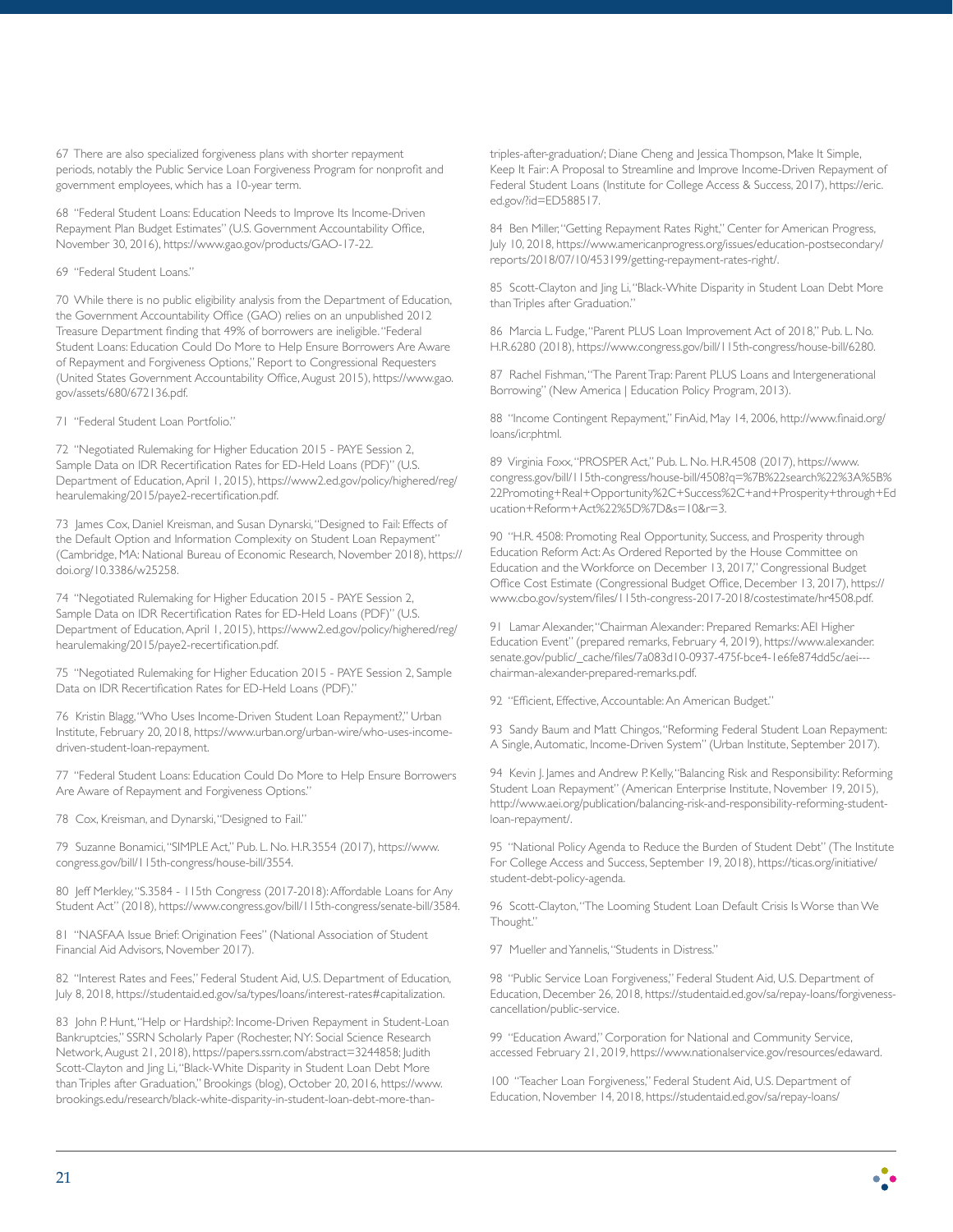forgiveness-cancellation/teacher.

101 "Nurse Corps Loan Repayment Program | Bureau of Health Workforce," Health Resources & Services Administration, February 2019, https://bhw.hrsa.gov/ loansscholarships/nursecorps/lrp.

102 Helen F. Ladd, "Weighing the Benefits and Costs of Universal versus Targeted Pre-K Programs," Brookings (blog), June 27, 2017, https://www.brookings.edu/blog/ brown-center-chalkboard/2017/06/27/weighing-the-benefits-and-costs-of-universalversus-targeted-pre-k-programs/.

103 Sara Goldrick-Rab, "Make College Free," Brookings (blog), November 30, 2001, https://www.brookings.edu/blog/social-mobility-memos/2015/10/16/makecollege-free/.

104 Maggie R Jones, "Changes in EITC Eligibility and Participation, 2005–2009," n.d., 17.

105 This proposal was released in three waves. The first is cited here, with the later publications cited below. Clare McCann and Rachel Fishman, "Avoiding the PSLFiasco: Part One: How to Avoid the Dumpster Fire of Public Service Loan Forgiveness," New America, September 6, 2017, https://www.newamerica.org/ education-policy/edcentral/pslf-part-one/.

106 "Public Service Loan Forgiveness: Education Needs to Provide Better Information for the Loan Servicer and Borrowers," U. S. Government Accountability Office, no. GAO-18-547 (September 27, 2018), https://www.gao. gov/products/GAO-18-547.

107 "Public Service Loan Forgiveness Data," Federal Student Aid, U.S. Department of Education, October 17, 2018, https://studentaid.ed.gov/sa/about/data-center/ student/loan-forgiveness/pslf-data.

108 "Public Service Loan Forgiveness," September 27, 2018.

109 Clare McCann and Rachel Fishman, "Avoiding the PSLFiasco: Part One: How to Avoid the Dumpster Fire of Public Service Loan Forgiveness."

110 Rachel Fishman and Clare McCann, "Avoiding the PSLFiasco: Part Two: Getting Public Service Loan Forgiveness to the Borrowers Who Need It," New America, September 7, 2017, https://www.newamerica.org/education-policy/edcentral/pslfpart-two/.

111 Rachel Fishman and Clare McCann, "Avoiding the PSLFiasco: Part Three: Rewriting Public Service Loan Forgiveness," New America, September 11, 2017, https://www.newamerica.org/education-policy/edcentral/pslf-part-three/.

112 Jason Delisle, "The Coming Public Service Loan Forgiveness Bonanza," Brookings (blog), September 22, 2016, https://www.brookings.edu/research/thecoming-public-service-loan-forgiveness-bonanza/.

113 Mark Huelsman et al., "Less Debt, More Equity: Lowering Student Debt While Closing the Black-White Wealth Gap" (DEMOS, November 24, 2015), https://www. demos.org/sites/default/files/publications/Less%20Debt\_More%20Equity.pdf.

114 Ivy League Veterans Council et al., "RE: Docket ID: ED-2018-FSA-0065, Proposed Re-Establishment of the New Matching Program between the Department of Education (Department) and the Department of Veterans Affairs (VA)" (Inside Higher Ed, November 9, 2018), https:// www.insidehighered.com/sites/default/server\_files/media/VA\_ ED%2BMatching%2BProgram%2BPublic%2BComment.SIGNED.pdf.

115 Arthur Caliguiran, "RE: FOIA Request No. 18-02215-F," FOIA TPD Response

(U.S. Department of Education, November 9, 2018), https://static1.squarespace. com/static/556718b2e4b02e470eb1b186/t/5be5ea3f2b6a28347b8101 1e/1541794367866/USED+FOIA+TPD+Response.pdf."

116 Jessica L Semega, Kayla R Fontenot, and Melissa A Kollar, "Income and Poverty in the United States: 2016," Current Population Reports (U.S. Census Bureau, n.d.).

117 Jason Delisle, "Race, Student Debt, and for-Profit Graduate Schools," Brookings (blog), January 12, 2017, https://www.brookings.edu/research/racestudent-debt-and-for-profit-graduate-schools/.

118 Mamie Lynch, Jennifer Engle, and Jose L. Cruz, Subprime Opportunity: The Unfulfilled Promise of For-Profit Colleges and Universities (Education Trust, 2010), https://eric.ed.gov/?id=ED513339.

119 C. J. Libassi, "The Neglected College Race Gap: Racial Disparities Among College Completers," Center for American Progress, May 23, 2018, https://www. americanprogress.org/issues/education-postsecondary/reports/2018/05/23/451186/ neglected-college-race-gap-racial-disparities-among-college-completers/.

120 Mona Chalabi, "Over a Third of Enlisted US Military Personnel Are Racial Minorities," The Guardian, October 19, 2017, sec. News, https://www.theguardian. com/news/datablog/2017/oct/19/us-military-personnel-race-minorities-data.

121 Catherine Reutschlin describes this approach as "targeted universalism," which "set[s] universal goals that can be achieved through targeted approaches. This approach targets the varying needs of each group while reminding us that we are all part of the same social fabric." Wendy Ake, Stephen Menendian, and Tracy Lam-Hine, "Targeted Universalism | Haas Institute," Haas Institute for a Fair and Inclusive Society, November 1, 2018, https://haasinstitute.berkeley.edu/targeted-universalism.

122 "Share of Defaulters and Three-Year Default Rates by Loan Balance," The College Board, accessed March 1, 2019, https://trends.collegeboard.org/student-aid/ figures-tables/share-defaulters-and-three-year-default-rates-loan-balance.

123 "Share of Defaulters and Three-Year Default Rates by Loan Balance."

124 Kristin Blagg, "Underwater on Student Debt," Education Policy Program (Urban Institute, August 2018), https://tacc.org/sites/default/files/ documents/2018-08/underwater\_on\_student\_debt.pdf.

125 Elizabeth Warren, "Universal Free Public College and Cancel Student Debt."

126 Jordan Weissmann, "Here Are Four Ways to Handle Debt Forgiveness That Even Mushy Centrists Might Like," Slate Magazine, November 19, 2018, https://slate. com/business/2018/11/forgive-student-loan-debt-four-ways-to-do-it-right.html.

127 "Plan 1 - Partial Cancellation of Student Loan Debt," Student Loan Repayment (Wales), 1, accessed March 1, 2019, http://www.studentloanrepayment. co.uk/portal/page?\_pageid=93,6678622&\_dad=portal&\_schema=PORTAL.

128 "Sound Advice on Student Finance: Partial Cancellation of Student Loan Debt 2015/16" (Student Finance Wales, February 4, 2015), 16, https://www. studentfinancewales.co.uk/media/9216/sfw\_partial\_cancellation\_fs\_1516\_en\_d.pdf.

129 "Distribution of Borrowers and Debt by Outstanding Balance, 2018 - Trends in Higher Education," The College Board, October 16, 2018, https://trends. collegeboard.org/student-aid/figures-tables/distribution-borrowers-averagebalance-2018.

130 "Congressional Record | Congress.Gov | Library of Congress," accessed March 1, 2019, https://www.congress.gov/congressional-record/2018/5/23/house-section/ article/H4592-5.